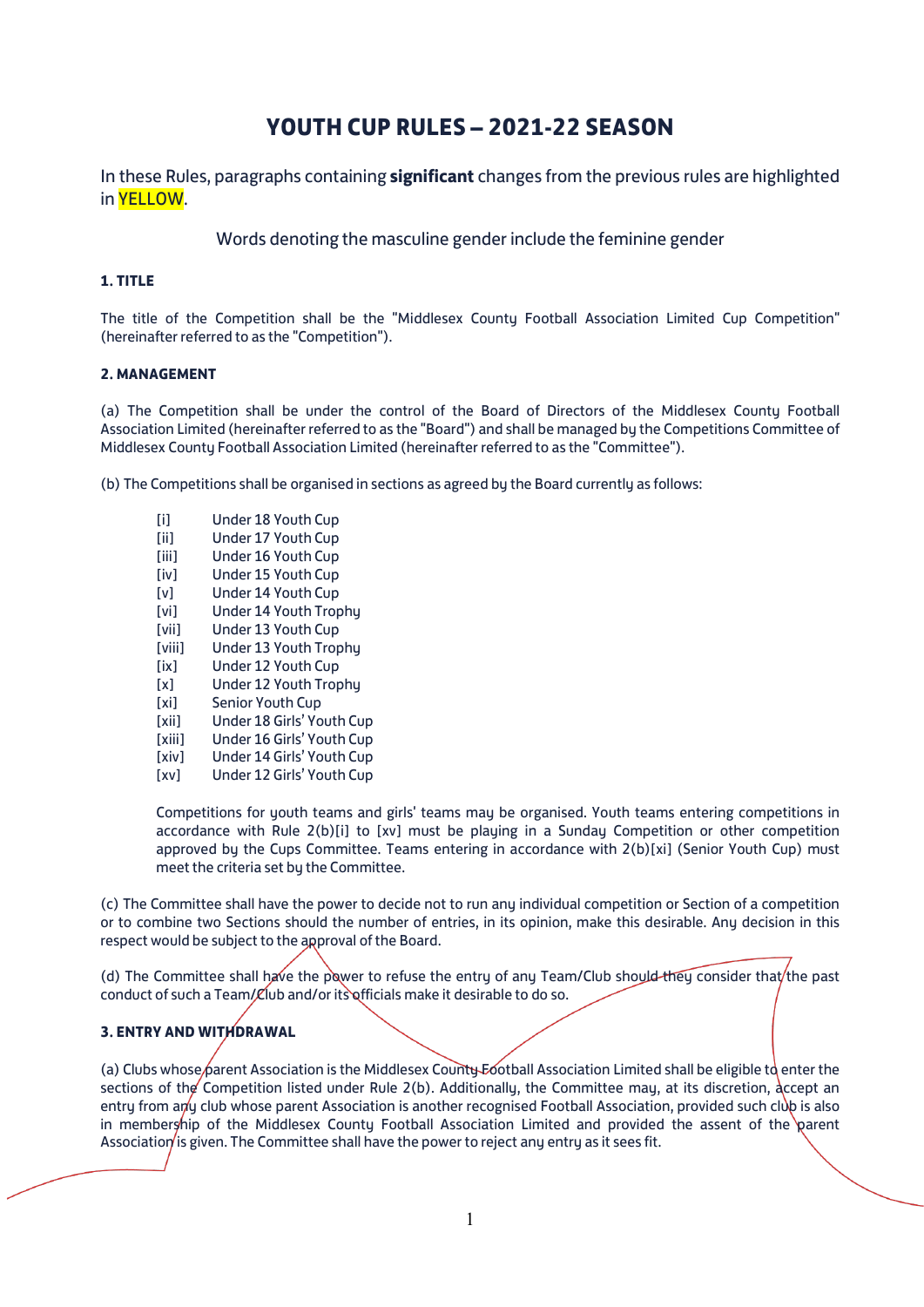(b) All applications for entry shall be made in a manner prescribed by the Association, which must be returned completed to the Committee by 30th June for all sections. Notwithstanding the provisions of this section of this Rule, the Committee may accept entries received after the dates specified herein.

(c) The Committee shall decide the entrance fee in consultation with the Board. The details of this entrance fee shall be included in the form of entry. The appropriate fee must be sent with the form when it is returned under section (b) of this Rule.

(d) The Committee may reject any entry and may transfer an entry from one section to another. A Club desiring to withdraw from any section of the Competition shall apply in writing to the Committee.

(e) If, after having submitted an entry in accordance with the foregoing provisions, a Club desires to withdraw a team from any section of the Competition, a written application must be sent to the Committee. If the application is received before the draw has been published, the Committee may permit withdrawal without penalty. If the application is received later, the arranged match shall be dealt with as an unfulfilled engagement under Rule 5(h).

(f) The Committee may expel a Club or team of a Club for any violation of the Rules of the Competition and may impose any other penalty thought fit.

(g) A team shall only be permitted to enter one section of Competitions listed under Rule 2(b).

(h) Leagues in membership of the Middlesex County Football Association Limited must submit their League Constitution for the past season, plus the most up-to-date League Tables to the Committee in writing by 1st July each year. Leagues failing to comply with this Rule shall be fined in accordance with the appropriate schedule of fines.

## **4. QUALIFICATION FOR ENTRY**

(a) In all sections of the Competition it is expected that all matches will be played on grounds within the geographical County of Middlesex as defined in Association Rule 2. Only in exceptional circumstances may permission be granted by the Committee for matches to be played outside of this area.

(b) Entry to the Senior Youth Cup shall be limited to Under 18 or Under 17 teams of clubs, as outlined in Rule 3(a). Entry to this competition is also conditional upon the Senior Youth Cup taking precedence over every other competition competing clubs take part in other than The FA Youth Cup. Failure to comply with said condition will result in removal from the Competition.

## **5. ARRANGEMENT OF MATCHES**

(a) Unless the Committee decide on an alternative format, all sections of the Competition shall be decided on an elimination basis.

The Committee shall make the draws for each section by drawing the names of the entrants in pairs, each pair being termed a "tie". In each tie the Club first drawn is referred to in these Rules as the "Home" Club and the second drawn Club as the "Away" Club.

Within 24 hours of the draw for each round being made, notice shall be given to each club of the name of its/ opponent club and the date(s) when the match shall be played.

The Committee shall have power to decide whether the entrants shall be seeded and/or grouped and the stage at which such seeding and groupings shall cease to apply. All necessary byes shall be given for Round 1.

(b) The Committee shall determine the dates on which matches shall be played and prescribe the earliest and latest times for starting matches. Clubs shall be advised of the dates for each round of the Competition with the publication of the first-round draw.

Any club wishing to change the date of a match, up to and including semi-final ties, must send a written request to the Committee. Such a request must be made no later than 28 days prior to the scheduled date of the match. For the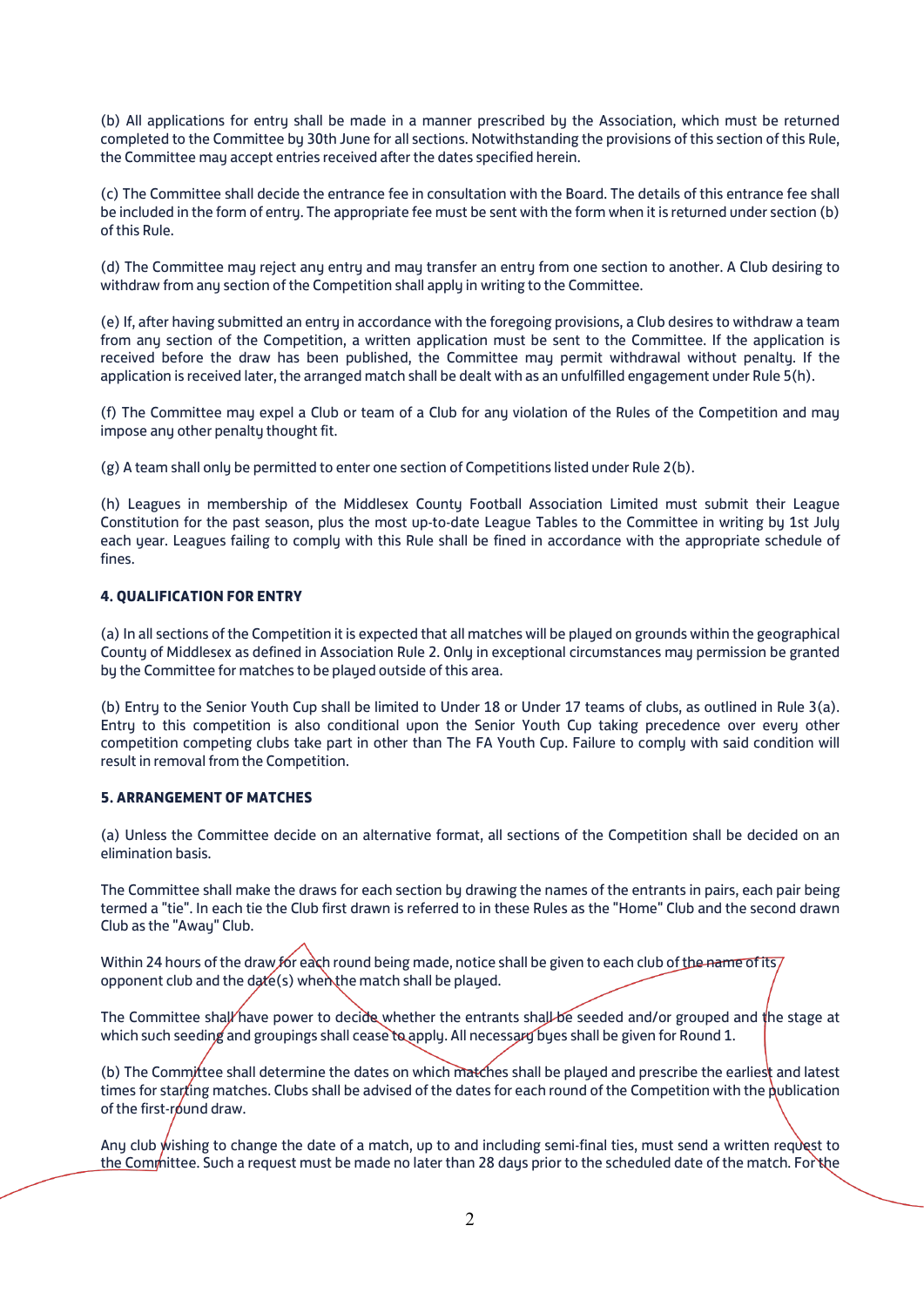avoidance of doubt, a provisional request for a change of date should be made in advance of the previous round, if the period between rounds is less than 28 days.

Should the Committee approve the request it shall determine the revised date for the tie.

(i) Notification of closed dates for Youth Matches. All teams wishing to close a date during the Youth Cups programme must notify the Youth Cups Administrator at the earliest opportunity, such a request must be made no later than 28 days prior to the scheduled date of the match. Failure to comply with this Rule may result in the team being fined, in accordance with schedule of fines table and being eliminated from the Cup Competition. Note: it is not the responsibility of a League or Association to fulfil this requirement.

(c) The kick-off time of Senior Youth Cup matches in all rounds played midweek is defined in Rule 12(b). In Competitions played on Saturdays (for Girls) and Sundays (for Boys), matches shall commence no earlier than 10.30am unless mutually agreed by competing teams. The latest kick-off shall be 2.00pm during August, September, October, March and April and 1.00pm during November, December, January and February, with the exception of final ties. The Home Club shall determine the exact time of kick-off.

If both competing teams agree, an application can be made to the Committee for commencing matches outside of these prescribed times. Should the Committee approve the request it shall determine the revised kick-off time for tie.

(d) If the Home Club is unable to provide a ground with suitable facilities, the choice shall transfer to the Club drawn second (referred to as the "Awau" Club). The Home Club must inform the Awau Club immediatelu that theu are unable to provide a ground and that the choice has been transferred. The Committee and Referees' Appointments Officer must also be informed by the Home Club. Should this not be done, a fine as detailed in the schedule of fines shall be levied in respect of each failure.

In all sections of the Competition the cost of hire and charges related to the ground on which the tie is played is solely the responsibility of the Home club (i.e., the first drawn team in each tie), unless mutually agreed otherwise between the participating teams. The Away club (i.e., the second drawn team in each tie) is solely responsible for their costs of travel and attendance at the ground on which the tie is played.

In the event of the Away Club also not having a ground available on the prescribed date, both Clubs concerned must make every effort to obtain a ground including approaches to Local Authorities and to the Leagues in which the Clubs compete. In the event of a ground not being available on the prescribed date, both Clubs concerned must inform the Committee, which may prescribe another date. Any such alteration shall be immediately notified to the Referees' Appointments Officer by the Home Club. Should both Clubs wish to play the tie on a date earlier than that prescribed or to change the venue, both Clubs must write to the Committee at least 10 days before the suggested alternative date giving reasons for the request.

If the arranged ground becomes unavailable more than 48 hours before the appointed time for kick off, both Clubs concerned must make every effort to obtain a ground including approaches to the Local Authority and to the League(s) in which the Clubs compete. In the event of a ground not being available both Clubs concerned must inform the Committee. Any change of ground must be notified to the Committee and all match officials. In exceptional circumstances the Committee may authorise a change from the prescribed date for any reason not set out in this section. If the Committee agrees to alter the date of the tie, the Home Club must inform the Away Club, the match officials, the Association Representative (if appointed) and the Referees' Appointments Officer immediately. Teams failing to comply with this Rule shall be fined in accordance with the appropriate schedule of fines.

(e) In all sections, if a match is postponed or abandoned in circumstances over which neither competing team has control in accordance with section (g) of this Rule, the competing teams must make arrangements for the match to be played not later than seven days after the date fixed for the match.

If a match is postponed or abandoned in ordinary time, the choice of ground shall be that of the Home Club. If a match ends with the scores equal but the prescribed taking of kicks from the penalty mark has not been completed, the choice of ground shall transfer to the Away Club.

When a match has been postponed or abandoned on two occasions, the choice of ground shall be determined by the Committee, whose decision shall be final.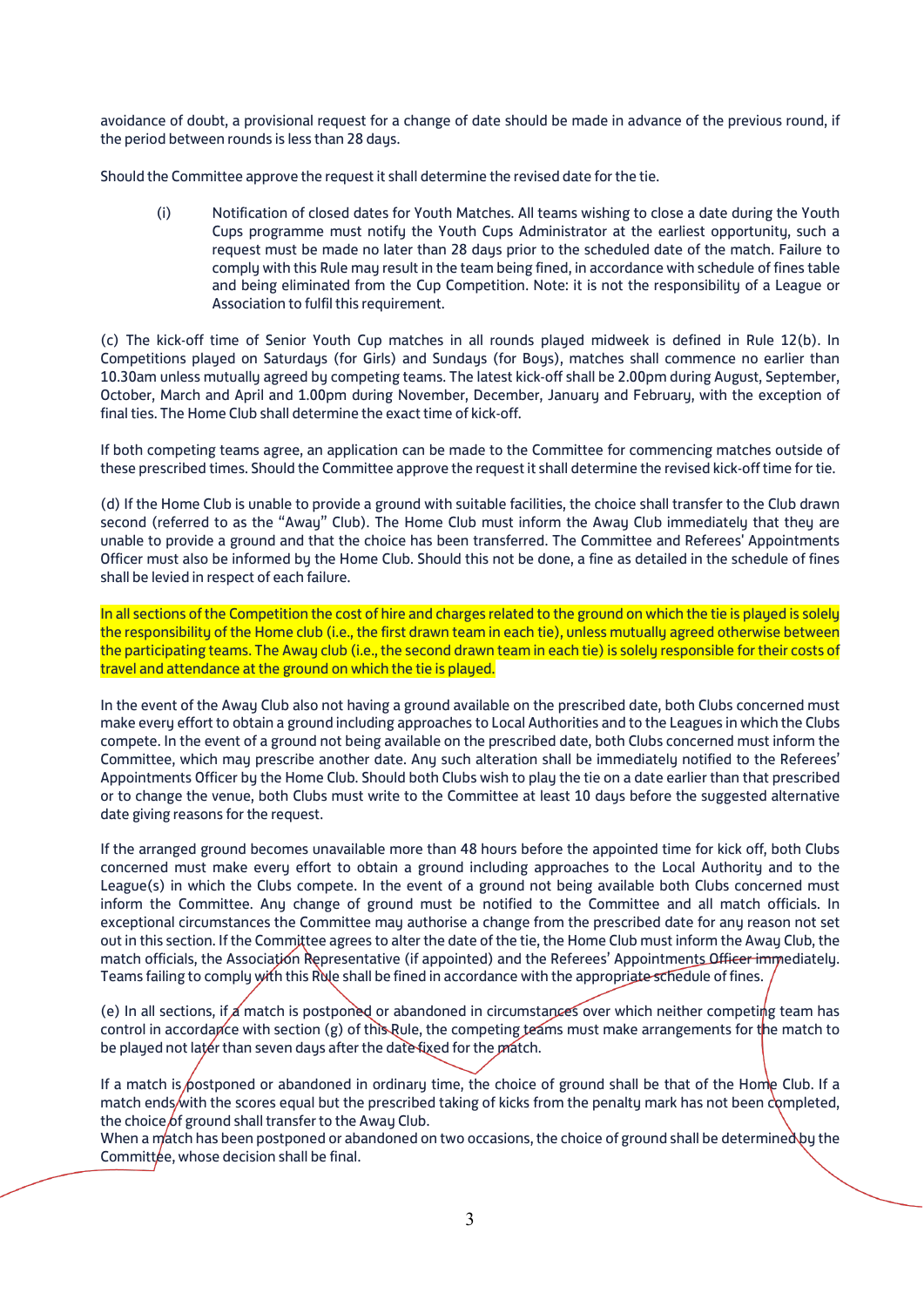(f) Should any Club, owing to its suspension, or the suspension of Club members by The Football Association or any County Football Association, be unable to play any Cup match, they will be expelled from the relevant competition. To be eligible to play in any Cup match, Clubs must be free of suspension, at least five clear days before the date fixed for the match.

(g) In the event of any match in the Competition not being played or if it is not completed (i.e. where full ordinary time has not been played or the prescribed taking of kicks from the penalty mark has not been completed), both Clubs concerned shall send a report of the circumstances to the Committee, together with any claim for expenses arising from the match, to arrive not more than 72 hours after the time fixed for the match. Any Club failing to submit a report (except if a game is not played as in (e) above), shall be fined in accordance with the appropriate schedule of fines.

If the reports disclose that the engagement was not fulfilled due to circumstances beyond the control of both teams, the match shall be re-arranged in accordance with section (e) of this Rule.

Where the match has been postponed due to severe weather conditions, the Committee may exempt clubs from the requirement to send a report advising of the postponement providing that the postponement has been reported by telephone prior to the time fixed for the match to take place.

Matches may only be postponed due to severe weather and/or pitch conditions as follows: (1) By the ground authority where control of the ground is not with the Home Club. (2) After inspection by the appointed match Referee if control of the ground is with the Home Club. If the appointed match Referee is unable to make the inspection then another registered Referee may make the decision subject to the agreement of the appointed Referee.

(h) If the reports disclose that one or both competing teams were at fault in not fulfilling their engagement in any other section of the Competition, the defaulting team(s) shall be fined in accordance with the appropriate schedule of fines [i] if the default is within 72 hours of the designated match kick off time; [ii] if the default is more than 72 hours prior to the designated match kick-off time. The Committee shall decide whether the defaulting team(s) shall be expelled from the Competition and to what extent the claims for expenses by a non-defaulting team shall be met by their opponents.

(i) In all sections of the Competition the Committee shall make the arrangements for final ties and take entire control of them.

(j) In ALL sections of the Competition, matches MUST be played on the scheduled date for the fixture or, with the agreement of the Committee, played one week prior to the original date. No other reason will be accepted for a fixture to be postponed, other than a postponement due to the weather.

# **6. YOUTH MATCH DELEGATE**

Competing Clubs must each nominate a responsible adult, aged 18 years or over, to act on their behalf as a Match Delegate. The responsibility of the nominated individual to be as follows:

- 1. To report to the match Referee at least 30 minutes before the scheduled start of the match to introduce themselves, or for final ties to report to a member of the Committee at least 45 minutes before the scheduled start of the match.
- 2. To ensure the needs of the Referee or Committee are met before, during and after the match.
- 3. To ensure the appropriate behaviour of all club members, parents and spectators before, during and after the match.
- 4. To assist the Referee or Committee, as requested, in dealing with any problems that may arise.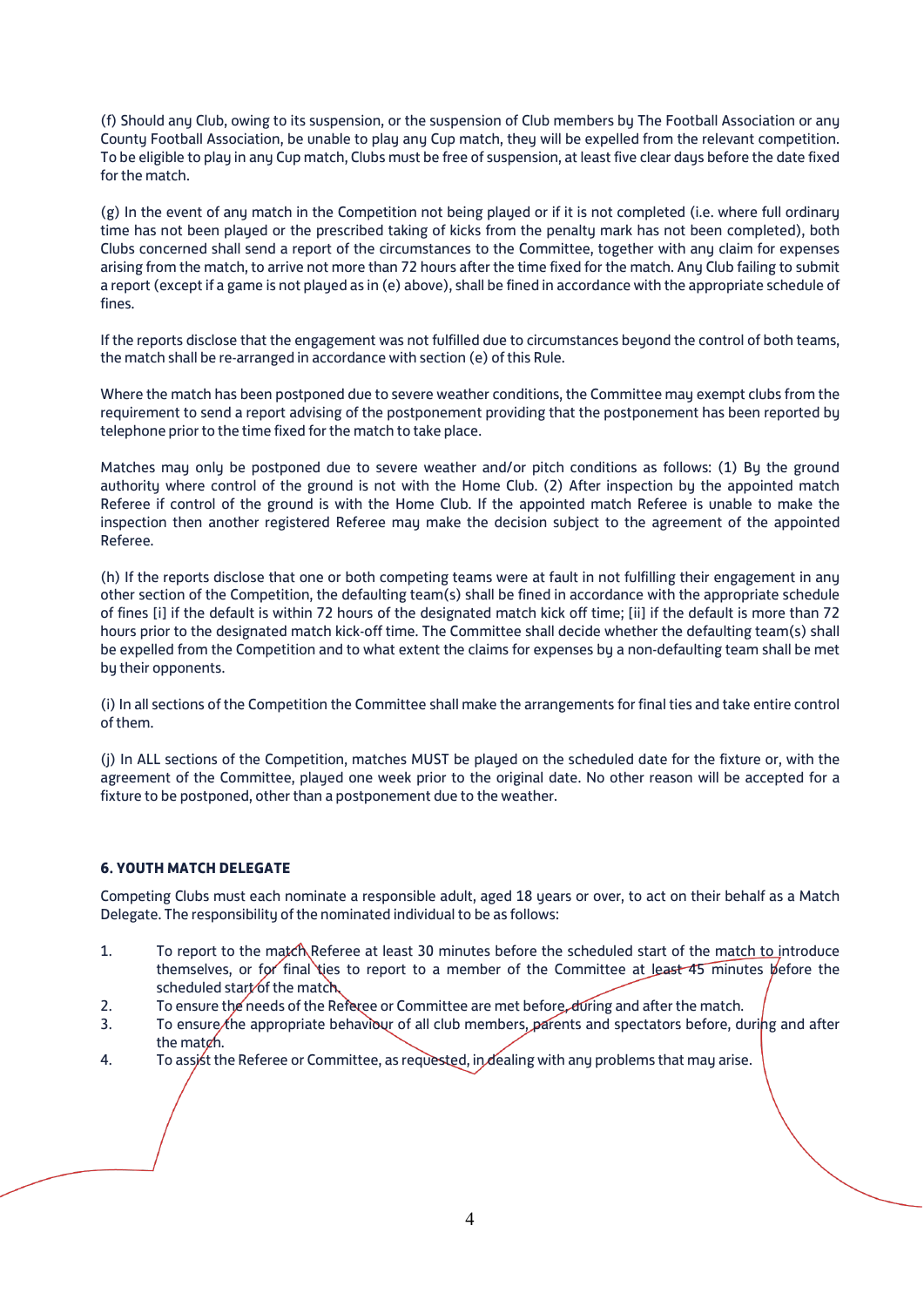# **7. CONDITIONS OF PLAY**

(a) In all sections of the Competition, the field of play shall conform to the Laws of the Game. Matches may be played on grass or any artificial surface listed on The Football Association Register of Artificial Pitches, with the maximum dimensions as outlined below In all matches the field of play must be equipped with goal nets attached to the goal posts and a pole with a flag must be placed at each corner of the field of play. No aerial cables will be permitted to be in place if they cross any part of the field of play.

| Eligible   | <b>Maximum Permitted</b><br>Maximum / Recommended |                      | Recommended Goal |                  |  |
|------------|---------------------------------------------------|----------------------|------------------|------------------|--|
| Age Groups | Format                                            | Pitch Sizes in yards | Sizes in feet    | <b>Ball Size</b> |  |
| Under 12   | 9v9                                               | 80x50                | 16x7             | $\overline{4}$   |  |
| Under 13   | 11 <sub>v</sub> 11                                | 90x55                | 21x7             | 4                |  |
| Under 14   |                                                   | 90x55                | 21x7             | $\overline{4}$   |  |
| Under 14   | 11 <sub>v</sub> 11                                | 90x55                | 21x7             | 4                |  |
| Under 15   |                                                   | 100x60               | 24x8             | 5                |  |
| Under 15   | 11 <sub>v</sub> 11                                | 100x60               | 24x8             | 5                |  |
| Under 16   |                                                   | 100x60               | 24x8             | 5                |  |
| Under 16   |                                                   | 100x60               | 24x8             | 5                |  |
| Under 17   | 11 <sub>v</sub> 11                                | 110x70               | 24x8             | 5                |  |
| Under 18   |                                                   | 110×70<br>24x8       |                  | 5                |  |
| Under 17   | 11 <sub>v</sub> 11                                | 110x70               | 24x8             | 5                |  |
| Under-18   |                                                   | 110x70               | 24x8             | 5                |  |

The responsibility for ensuring that these appurtenances are fitted shall be that of the Club on whose ground the game is played. A fine in accordance with the appropriate schedule of fines shall be imposed if no goal nets are provided or if they are not fitted to the satisfaction of the Referee. A fine in accordance with the appropriate schedule of fines shall be imposed if less than four corner posts and flags are in position.

(b) The duration of play in the Youth Competitions listed under  $2(b)$  [i] to [xv] shall be as follows:

- [i] Senior Youth Cup Ordinary time of 90 minutes with a half-time interval of 10 minutes.
- [ii] Under 18 and Under 17 Ordinary time of 90 minutes with a half-time interval of 10 minutes.
- [iii] Under 16 and Under 15 Ordinary time of 80 minutes with a half-time interval of 10 minutes.
- [iv] Under 14 and Under 13 Ordinary time of 70 minutes with a half-time interval of 10 minutes.
- [v] Under 12 Ordinary time of 60 minutes with a half-time interval of 10 minutes.
- [vi] In matches in competitions from the Under 13 age group or older and with the exception of final ties, the period of ordinary time may be reduced to not less than 60 minutes subject to the agreement of both teams. Both clubs must agree, in the presence of the match Referee, before the commencement of the match. If the match starts late the Referee shall have the power to reduce ordinary time to not less than 60 minutes. Should the Referee decide to reduce the period of ordinary time, then he must inform the representatives of both teams prior to the commencement of the match.
- (c) The half-time interval shall be 10 minutes and may only be aftered with the consent of the match Referee.

(d) In all sections of the Competition, with the exception of the Under 12 age group, provided that both teams have a minimum of seven players ready to play, the Referee shall order the match to commence at the appointed time or as soon as possible thereafter. In the Under 12 age group both teams shall have a minimum of six players ready to play in order to commence. Should a match start after the appointed time, the Referee must give details on the report card submitted in accordance with Rule 9(k). Any team causing a match to start up to 10 minutes late shall be fined in accordance with the appropriate schedule of fines, Teams causing the match to start more than 10 minutes late shall be fined in accordance with the appropriate schedule of fines.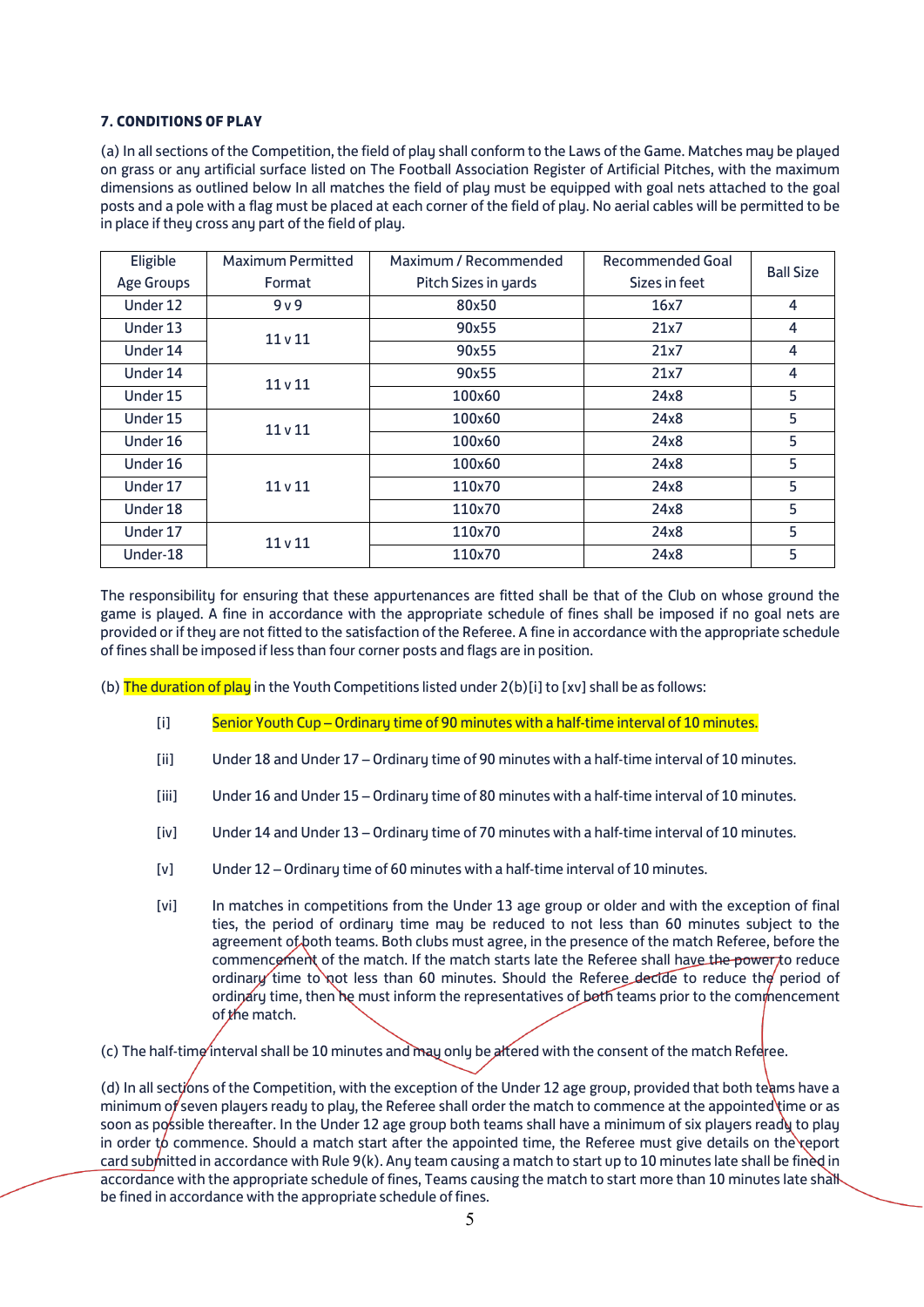(e) If a team is not ready to start by 30 minutes after the appointed time, it shall be deemed to be absent and the match shall be dealt with as an unfulfilled engagement in accordance with Rule 5(h).

(f) In all competitions, teams will be supplied with a PDF team sheet, which acts as a team sheet and a result sheet. The PDF team sheet will be available for download from a location advised by the Committee.

- [i] In all sections of the Competition, other than the final ties, team sheets shall be exchanged by the teams in the presence of the match referee, not later than 15 minutes before the scheduled time of kick-off. In the final ties of all sections of the Competition, team sheets shall be exchanged by the teams in the presence of the match referee, not later than 45 minutes before the scheduled time of kick off time. Failure to comply will incur a fine in accordance with the appropriate schedule of fines.
- [ii] The names of all substitutes shall be shown on all the sheets. The name of the person who is the the Manager, Assistant Manager and Physiotherapist, Doctor or Medical Practitioner or person who is to act in their stead must also be indicated on the team sheet. The Referee shall report any clubs that fail to comply with this section of the Rule and any defaulting club shall be fined in accordance with the appropriate schedule of fines.
- [iii] The result sheet, which must be completed fully by each team, detailing the match result, the details of substitutes and goal scorers, together with a Referee's mark, shall be emailed to: [countycups@middlesexfa.com](mailto:countycus@middlesexfa.com) within five (5) days of the date of the tie. Any club failing to comply with this section of the Rule shall be fined in accordance with the appropriate schedule of fines.
- (g) [i] In the Senior Youth Cup, teams shall have discretion to substitute not more than three players. Substitutes shall be chosen from not more than five players. The names of all substitutes shall be detailed on the copy of the team sheet provided to the Referee before the commencement of the match. Substitutes not named shall not take part.
	- [ii] The names of all substitutes shall be detailed on the team sheet given to the Referee before the commencement of the match.
	- [iii] A player who has been selected, appointed or named as a substitute before the start of the match but does not actually play in the game shall not be considered to have been a player in that game. The result sheet should include an indication as to whether a substitute took part in the match.
	- [iv] For teams in the Under 18 age group and below (except for the Senior Youth Cup), all five named substitutes may play in any match. A player who has been substituted himself becomes a substitute and may replace another player at any time subject to the substitution being carried out in accordance with Law 3 of the Laws of Association Football
	- [v] Matches in the Under 12 age group will be played in accordance with the Laws of the Game for 9v9 football.

(h) In all sections of the Competition, clubs must wear colours that distinguish them from each other, and the black outfit worn bu the match Referee. Where the colours of the competing clubs are similar, the Awau Team shall change, unless otherwise mutually agreed. Away Teams failing to comply with this Rule shall be fined in accordance with the appropriate schedule of fines.

(i) In all sections of the Competition, the Home Club shall supply to the Referee, in his dressing room, for his approval prior to kick-off, at least two match balls conforming to the Laws of the Game. Teams failing to comply with this Rule shall be fined in accordance with the appropriate schedule of fines.

(j) In all sections of the Competition, players' shirts shall be clearly numbered on the back in accordance with team sheet. No two players from the same team shall wear shirts bearing the same number. No change of numbers during the match shall be allowed except on a change of goalkeeper or where a player has been required by the Referee to change his shirt because of a blood injury. The captain of each team shall wear a distinguishing arm band to indicate his status. Teams failing to comply with this requirement shall be fined in accordance with the appropriate schedule of fines.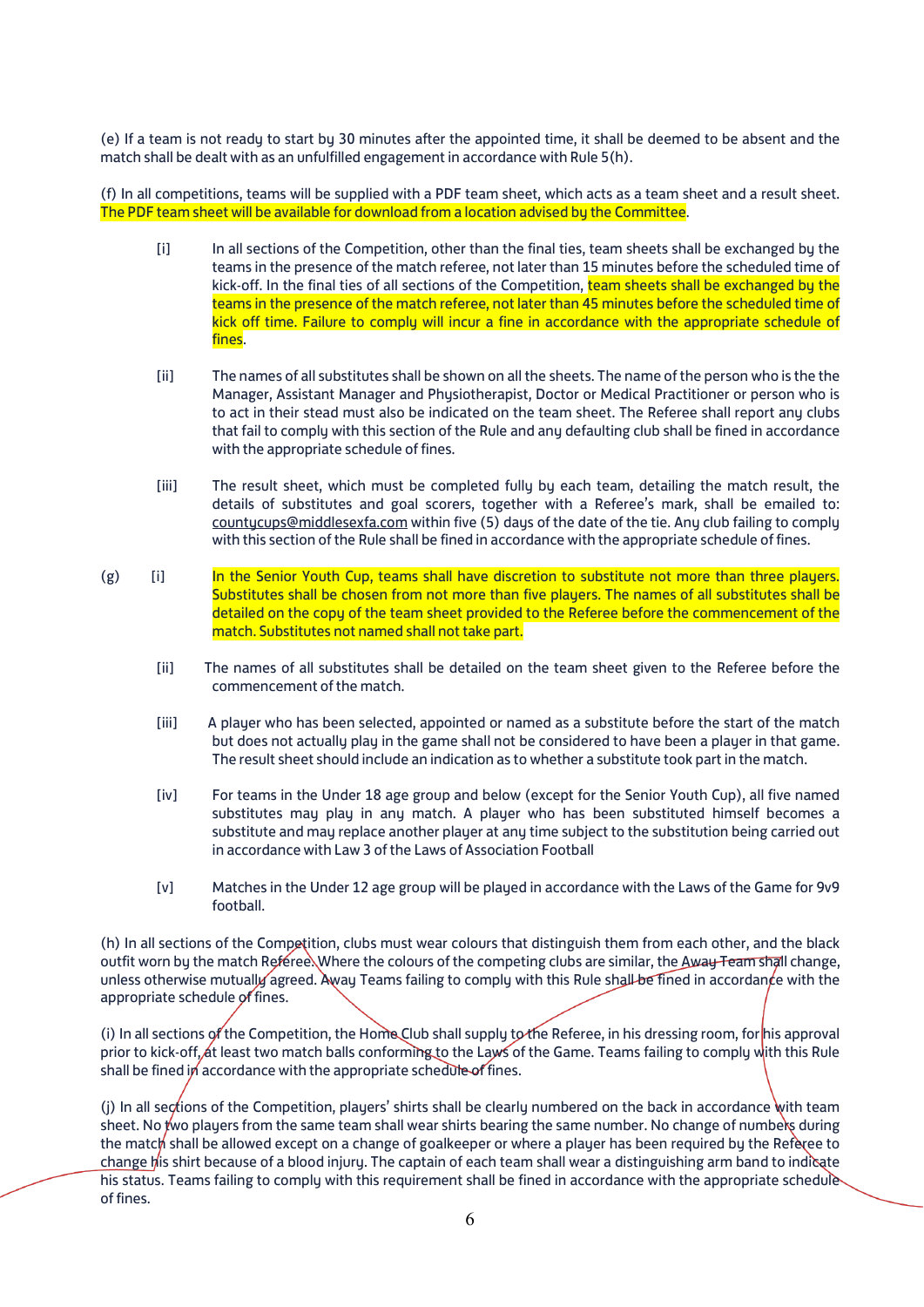(k) If the ground is of a standard where there are benches and technical areas, only named substitutes plus three others will be allowed in the technical area. They must remain seated at all times save that one person at a time is authorised to convey technical instructions from the technical area. Persons in the technical area must conduct themselves in a responsible manner at all times. If more than the permitted numbers of persons are observed by a match official in the technical area, the Referee shall have the power to stop the game and order the removal of all surplus persons. Any Club that breaches this Rule shall be fined in accordance with the appropriate schedule of fines.

(l) In all sections of the Competition listed in Rule 2 b) temporary suspensions (sin bins) will operate in accordance with Law 5.

## **8. CONFIRMATION OF MATCHES**

(a) At least 14 days before the dates prescribed for the ties to be played, the Committee shall send to all Clubs concerned the details of the draw. All Clubs receiving the draw must confirm receipt not later than five days after receipt. If the acknowledgement is not received from the Club in the due time, a fine in accordance with the appropriate schedule of fines shall be imposed. Should a Club that has qualified for the next round of a section of the Competition not receive a draw by 10 days before the prescribed date of the ties, it shall immediately make telephone contact with the Football Services Team and report the position.

(b) On receipt of the draw the Home Club in each tie shall advise their opponents the venue, date and time at which the match shall start.

Not later than 10 daus before the date fixed for the match, the Home Club shall send bu first class mail, or other approved means, to the Secretary of the opposing Club, the match officials and, where appointed, the representative of the Association, confirmation of the match including the time of kick-off, venue, colours and directions for reaching the ground.

The Home Club must ensure that the colours to be worn by the competing teams are sufficiently contrasting. No player may wear black or any other dark colour that may be similar to the Referee (MFA Referees wear black).

The Away Club and the match officials must acknowledge receipt of these particulars by first class mail, or other approved means, to reach the sender at least four days before the date of the match.

A Club that fails to send particulars or fails to acknowledge receipt of particulars shall be fined in accordance with the appropriate schedule of fines.

Failure of the Home Club to confirm the match by the due date shall not be a sufficient reason for a tie to be postponed and/or not played.

(c) If the Away Club does not receive confirmation of the match at least seven days before the date fixed, the Committee shall be informed by the Away Club.

If the match officials do not receive confirmation at least seven days before the date of the match, the Referees' Appointments Officer shall be informed.

If, by 48 hours before the date of the match, the Home Club has not received written acknowledgement of the confirmation from the Away Club, the Committee shall be informed and if the acknowledgments are not received from the match officials the Referees' Appointments Officer must be informed.

(d) If a Club receives the approval of the Committee to postpone a tie at least three hours before the agreed time of starting, the opponents and match officials shall be notified forthwith. At the same time, arrangements shall be made for the revised date of the tie. The Home Club shall forthwith notify the match officials of the revised arrangements for the playing of the tie. Any Club in default of this Rule shall be fined in accordance with the appropriate schedule of fines.

Should a tie be postponed less than three hours before the agreed time of starting, the Home Club should make every reasonable attempt to notify their opponents, match officials and Association Representative, where appointed. If it is not possible to contact all of these, a representative of the Home Club must be present at the ground to inform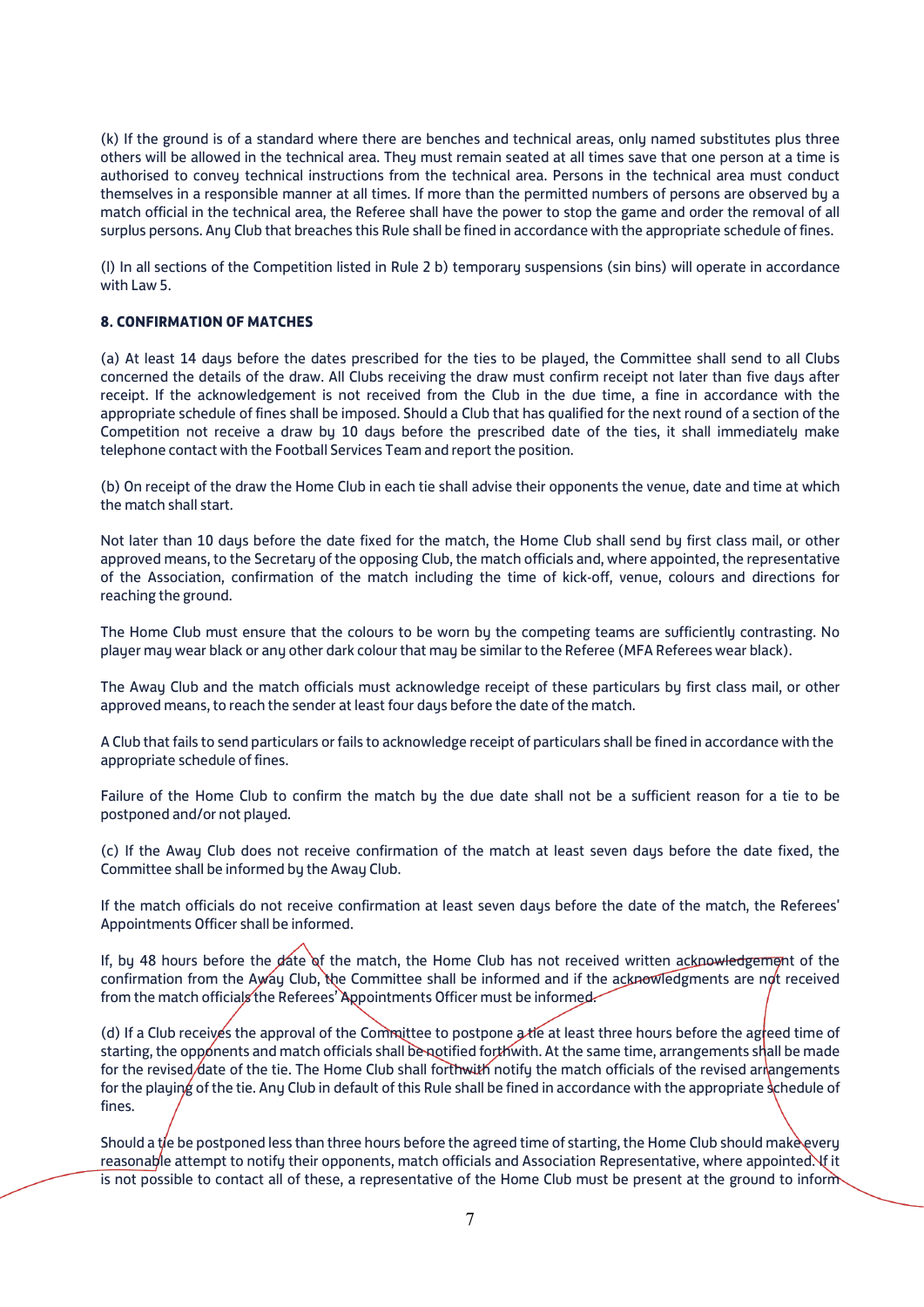them of the postponement upon their arrival. Any Club in default of this Rule shall be fined in accordance with the appropriate schedule of fines.

(e) When a representative of the Committee is nominated to attend a match on behalf of the Association, the Home Club must confirm the date of the match, the kick-off time and the venue with him not later than 10 days before the scheduled date of the match. He should be advised of any alterations of these arrangements, or of the postponement of the match, at the same time as the opponents and the match officials. A Club failing to comply with this Rule shall be fined in accordance with the appropriate schedule of fines.

# **9. REFEREES AND ASSISTANT REFEREES**

(a) In all sections of the Competition, Referees shall be appointed by the Referees' Appointments Officer. Assistant Referees and Reserve Officials may be appointed in a similar manner.

(b) If Assistant Referees are not appointed in accordance with section (a) of this Rule, it shall be the duty of each competing team to provide a person to act as Club Assistant Referee. Any Club failing to provide a Club Assistant Referee shall be fined in accordance with the appropriate schedule of fines. All persons provided as a Club Assistant Referee should have attained a minimum age of 14 years, but must not be younger than the age of the competing teams, unless they are a registered Referee.

(c) Officials appointed under section (a) of this Rule must be neither past nor present members or officers of the competing Clubs. Should a match official receive an appointment that he considers puts the appointment in breach of this Rule, he must immediately notify the facts to the Referees' Appointments Officer.

(d) The Referees' Appointments Officer shall notify the officials of their appointments and the officials must acknowledge receipt by first class mail, or other approved means, by the fifth day after receipt of the appointment notification.

(e) In all matches, except final ties, officials appointed under section (a) of this Rule shall be entitled to charge match fees and travelling expenses according to the scale approved by the Board.

(f) In all final ties in all sections of the Competition the match officials including the reserve official shall be presented with mementoes. Additionally, they shall be entitled to charge travelling expenses according to the scale approved by the Board.

(g) There is no fee for match officials carrying out a requested pitch inspection. However, officials may claim appropriate travel expenses, if incurred when attending for inspection, at the approved rate as set by the Referees' Committee from time to time.

If a match is postponed due to the ground not being fit for play and the match officials are in attendance at the ground, the Home Club shall pay the officials such travelling expenses as may be claimed in accordance with section (e) of this Rule. If a match is not played owing to the default of one of the competing teams, the team that is present at the ground shall pay to the match officials their full fees and full travelling expenses. If neither team is present at the ground the match officials may submit their claims to the Committee. The Committee may order the defaulting teams to each reimburse half the expenditure incurred.

(h) All payments under this Rule, except for the final ties, shall be made by the Home Club immediately after the conclusion of the match. Where there are no gate receipts, the Away Club must pay to the Home Club  $50$  per cent (half) of the payments made to the match officials only. Payments must be made by the Away Club on the day of the match. Clubs in default of this Rule shall be fined in accordance with the appropriate schedule of fines.

(i) If the appointed Referee fails to appear at the match, an appointed Assistant Referee shall replace him. If no assistant referges have been appointed in accordance with section (a) of this Rule, the competing teams must agree on an appropriate person to officiate. If a match is not played as a consequence of the Clubs failure to agree an appropriate person to officiate, the match shall be dealt with as an unfulfilled engagement by the Committee.

(j) An official who fails to attend at a match to which he has been appointed under section (a) of this Rule, shall send a written explanation to the Referees' Appointments Officer. If the explanation is deemed unsatisfactory the facts shall be reported to the Association with which he is registered.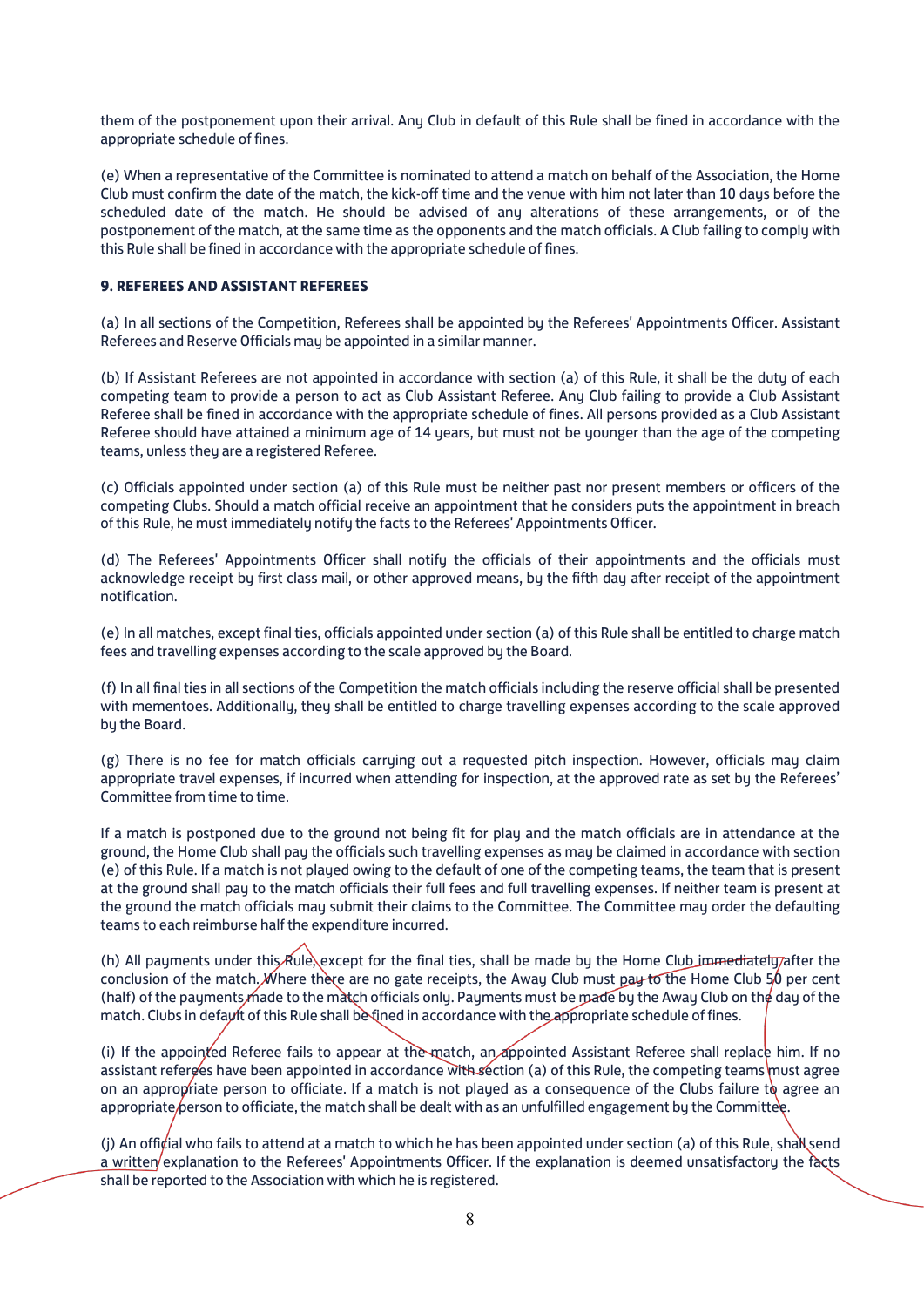(k) All officials must observe the requirements of Rules. Immediately after the match in which he has officiated, whether completed or not, the Referee shall send a report of the match on the form provided. The report must include details of the following:

- 1. The number of players in each team that took part in the match.
- 2. The scheduled and actual kick-off times, together with the reason for any late kick-off.
- 3. Any reduction in the scheduled match duration.
- 4. In the case of matches not completed, details as to why such match was not completed.
- 5. Whether Assistant Referees were appointed or Club Assistant Referees were provided by the competing Clubs.
- 6. Whether the corner posts with flags and goal nets were satisfactory.
- 7. The date that the appointment was confirmed by the Home Club.
- 8. The result of the match.
- 9. If a Match Delegate was made available from both sides.
- 10. Any other information required by the Committee.

# **10. NOTIFICATION OF RESULTS**

(a) The fully completed PDF team sheet, which acts as a team sheet and a result sheet, shall be emailed to: countucups@middlesexfa.com within five (5) daus of the date of the tie in accordance with Rule 7(f) (iii).

(b) Alternatively, the fully completed sheet shall be sent by first-class mail to the Football Services Team so that, if posted, it bears a postmark or recorded date, not later than two (2) daus after the match. If the result sheet is posted later than the time prescribed, the Club concerned shall be fined in accordance with the appropriate schedule of fines. If the sheet is not received within seven (7) days of the match, the Club concerned may be fined in accordance with the appropriate schedule of fines and be supplied with a new result sheet, which must be returned within 72 hours. Failure to comply shall result in the Club being dealt with at the discretion of the Committee.

(c) Should a Club award the match Referee a mark of 60 marks out of 100 or lower, an explanation must be provided in writing, together with their result sheet, with comments which could help the Referee improve future performances. Failure to comply with the conditions of this Rule shall result in a fine in accordance with the appropriate schedule of fines.

(d) If a result sheet is received by the Committee that is not properly completed the sheet shall be returned to the Club concerned for correction/completion and a fine in accordance with the appropriate schedule of fines shall be imposed.

(e) If a Club submits an inaccurate result sheet, a report shall be made to the Committee who shall have power to impose any penalty deemed appropriate and/or impose a fine in accordance with the appropriate schedule of fines.

(f) In all matches other than final ties, the Home Club, on whose ground the match was played, must supply the result to the Association by either email or text message in the manner prescribed by the Committee. This shall be done within one hour (no later than 6.30pm in the case of daytime kick offs) of the completion of the tie. Failure to comply will incur a fine in accordance with the appropriate schedule of fines.

# **11. QUALIFICATION OF PLAYERS FOR YOUTH COMPETITION**

(a) The relevant age for each player is determined by his or her age as at midnight on 31st August of the relevant playing season. Only players who have attained their 10th birthday by midnight on 31st August shall be allowed to play in the Competition:

| [1]                      | Under $18$ – Under 18 years of age but over $15$ years of age |
|--------------------------|---------------------------------------------------------------|
| [iii]                    | Under 17 - Under 17 years of age but over 15 years of age     |
| [iii]                    | Under 16 – Under 16 years of age but over 14 years of age     |
| [iv                      | Under 15 – Under 15 years of age but over 13 years of age     |
| $\lceil \sqrt{1} \rceil$ | Under 14 – Under 14 years of age but over 12 years of age     |
| [vi]                     | Under 13 – Under 13 years of age but over 11 years of age     |
| /[vii]                   | Under 12 – Under 12 years of age but over 10 years of age     |
|                          |                                                               |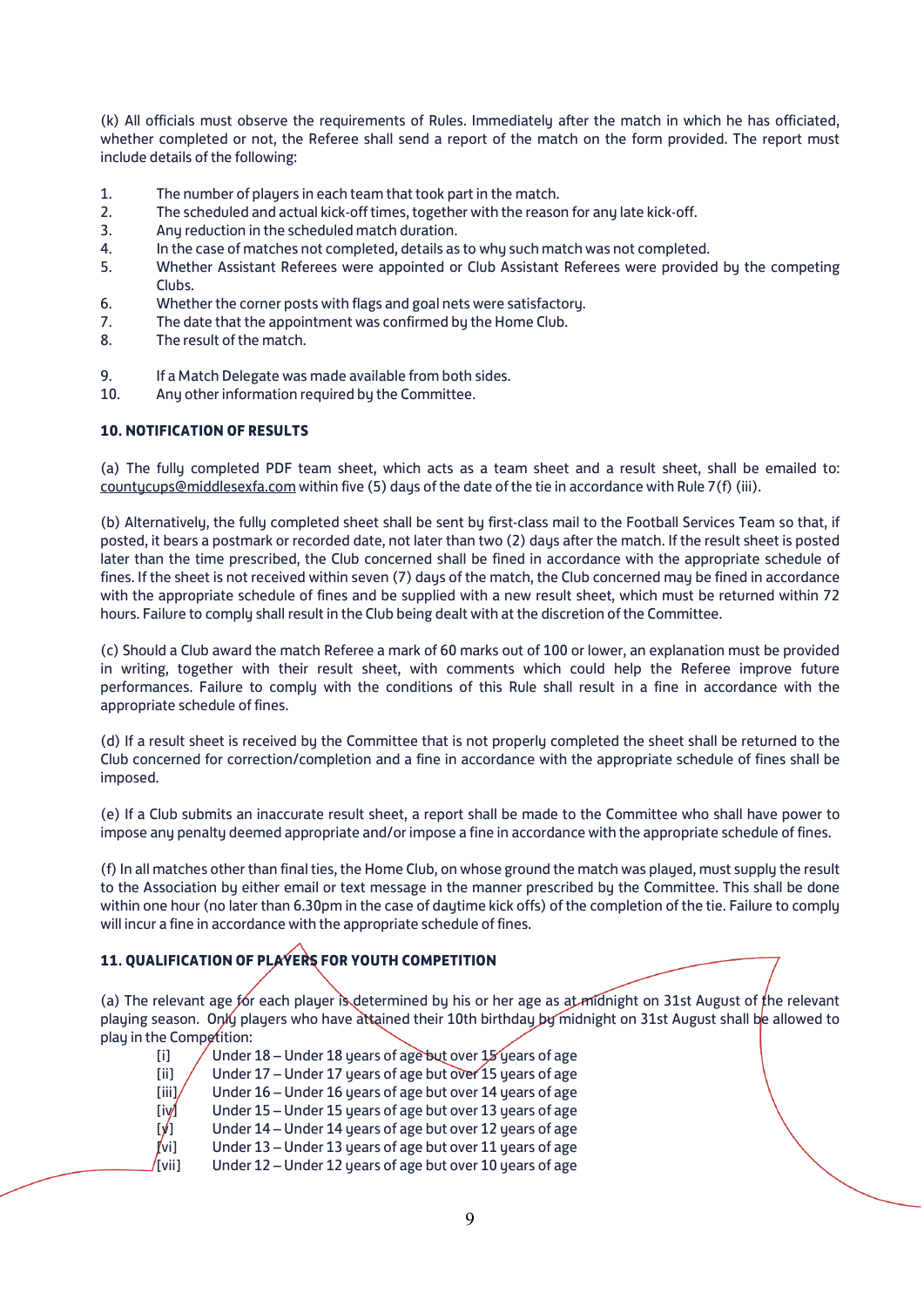All players playing outside their specific Age Group must comply with the requirements of FA Rule C4.

(b) [i] In order to be eligible for all sections of the Competition listed under Rule 2(b)[i] to [xv], a player must be a bona fide member of his/her club and be registered with the Association in accordance with Rule 11(c)[i] or 11(c)[ii].

> Players must be registered for the current season with the League in which the Team plays or with the Association and a player's Club must be in possession of an appropriate identity document for each player, with such identity document being available for inspection at any match in the Competition in which the player takes part. It is each club's responsibility to obtain appropriate identity documents at their own expense.

> Players must be registered to play for one specific team of a club at the appropriate age group. No player can play for more than one team of a club in any of the Competitions in the same season.

> Except for the Senior Youth Cup, no player registered with a Premier League or Football League Academy will be permitted to play. A player registered with a Centre of Excellence may only play subject to the Regulations of the Programme for Excellence.

> The following additional requirements also apply in respect of matches for which the scheduled date of the match is after 31st October in each season.

> [1] A player must have been a member of his/her Club for at least 14 days prior to the date fixed for the match.

> [2] A player must have taken part in at least two matches for his/her Club in the current season prior to the date fixed for the match. Such matches must have been in a Competition recognised by the Middlesex County Football Association Limited or other recognised sanctioning Association.

> In the case of any dispute in respect of the requirements of (1) and (2) above, a Club will be required to produce their playing records and register of membership. For the Girls' Competitions, following written submission by a club, the Committee will have discretion regarding this Rule.

> In all sections of the Competition, players who are not qualified to play in semi-final ties shall be ineligible to play in final ties.

(c) [i] Players must be registered with Middlesex County Football Association Limited in a manner approved by the Association.

> Where a Club makes application for registrations in respect of two or more Teams playing in the same Section of the Competition listed under Rule 2(b)[i] to [xv], the Teams must be clearly identifiable but not designated 'A' or 'B' or 1st or 2nd, etc., but by names that clearly distinguish between them. The Club concerned must indicate on the application for registration the team for which the player is registered and the player concerned shall not be permitted to play for any other Team of that Club within the Competition.

> However, any player registered with one Team within that Club may be transferred to another Team within that Club provided that he has taken no part as a player or substitute in any match in the Competition. Any application for transfer must be made to the Committee at least seven days prior to the player taking part in any match for the Team to which he/she has been transferred.

[ii] Where a Club enters more than one team in a section of the Competition then Clubs must comply with the following requirements:

[1] Teams must be clearly identifiable but not designated 'A' or 'B' or 1st or 2nd, etc., but names that clearly distinguish between them.

[2] Players will be recognised as being registered for a team of a club and may only play for that team except as permitted in [3] below.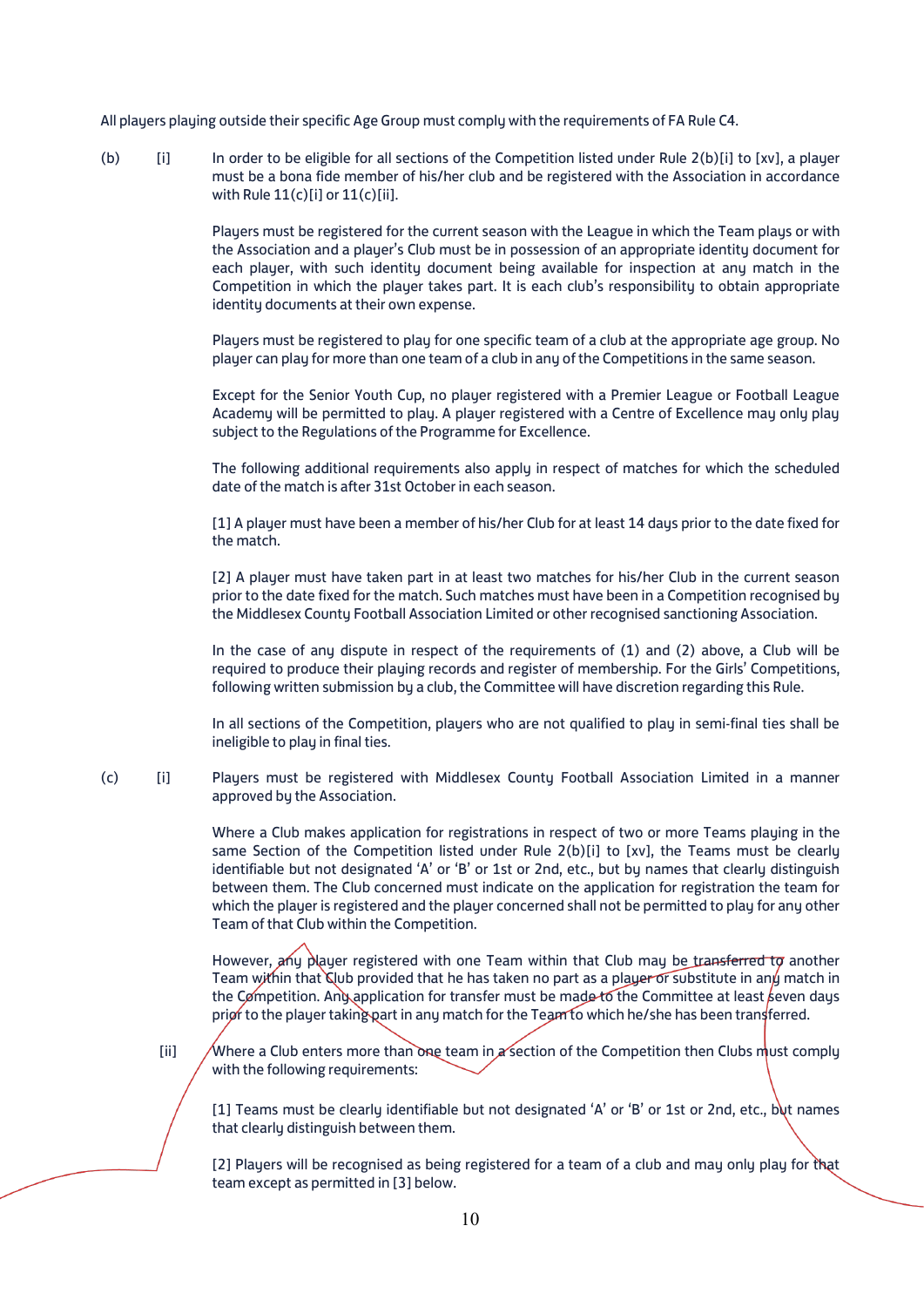[3] Players may be transferred to another of his/her Club's teams provided that he/she has taken no part in any previous match in the Competition either as a player or substitute. Any such transfer must be in accordance with Middlesex County Football Association Limited Rule.

[iii] When issued by the Association, registration documents issued remain the property of the Middlesex County Football Association Limited.

(d) Prior to commencement of every match in all sections of the Competition except the Senior Youth Cup, the accredited representative of a Club must hand to the accredited representative of their opponents a valid identity document in respect of each player and substitute for perusal. For final ties, the identity documents must be handed to a member of the Committee 30 minutes prior to kick-off.

If a club fails to produce every identity document, the kick-off shall be delayed. If all the identity documents are not produced within 30 minutes of the appointed kick-off time, the Referee shall inform the accredited representative of the defaulting team that the fact will be reported to the Committee who will then deal with the match as an unfulfilled engagement in accordance with Rule 5(j).

(e) The Committee shall have the power to refuse to accept an Application for Registration or to cancel the registration of any player. No player shall be registered by the Association after the last day of February in any season.

(f) A player who has not taken part in matches in the Competition listed under Rule 2(b)[i] to [xv] may be transferred to and registered for another Club that has entered the Competition. However, before such transfer takes place the plauer's new Club must have documentary evidence from the player's previous Club that the player has discharged his/her financial liabilities and any other obligations to that Club.

(g) All Clubs competing in the Competition shall be responsible for ensuring that all players are within the age limits prescribed for the relevant section. The Committee may require the production of documentary evidence to prove the age of any player and any Club that fails to satisfy the Committee in this regard shall be deemed to have included an ineligible player in a match.

(h) Any Club that includes in any of its teams a player who is ineligible or is not qualified in accordance with this Rule may have a fine as detailed in the schedule of fines levied in respect of each such player.

In addition, the Club shall be expelled from the section of the Competition in which the offence occurred. Any Club, Club Official or other person within the jurisdiction of the Middlesex County Football Association Limited who is deemed to have induced a breach of this Rule may be charged with misconduct and penalised in accordance with the Rules of The Football Association.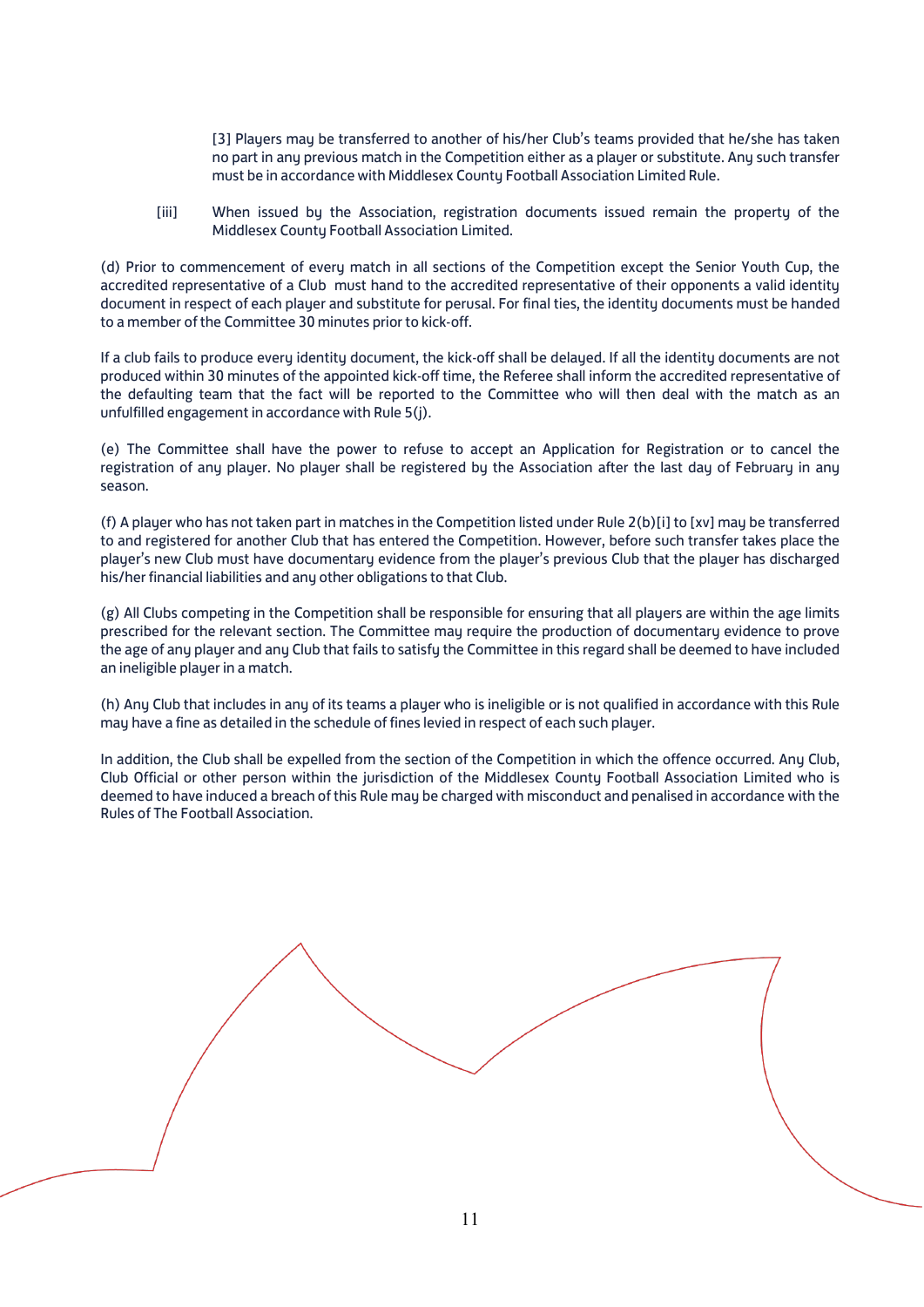#### **12. SENIOR YOUTH CUP**

(a) Youth teams of Senior Clubs and clubs approved by the Association, who play on an enclosed ground, with floodlights, will be eligible to play in this Competition. Clubs shall stage their ties at their normal venue for League matches, unless permission has been granted for a club to play matches at an alternative ground prior to the commencement of the Competition.

(b) Matches in this Competition will be arranged by the competing clubs before a designated due date. Having agreed an acceptable date, notification must be given to the Committee at least 14 days prior to the match. Where Clubs are unable to agree a date before the deadline, the matter must be referred to the Committee.

Unless otherwise mutuallu agreed bu the Clubs concerned, and with the consent of the Committee, the times of kickoff shall be 7.30pm. Application for same to be received by the Committee 14 days before the game is due to be played. If a fixture is unfulfilled in accordance with this Rule, a fine shall be issued as laid down in the schedule of fines.

The match officials and Match Representative must be notified of all mutually agreed changes of kick-off times and any changes to those arrangements.

(c) Three match officials will be appointed to each tie. The match fees for the Officials will be the responsibility of the Home team who may offset the expense by charging a gate.

(d) A Match Representative mau be appointed to attend each tie. If appointed, the Representative must be notified of the match arrangements and any subsequent changes, at the same time as the opponents and match officials.

(e) The duration of each match shall be 90 minutes. If, at the expiration of this period, the scores remain equal the result of the tie shall be determined by the taking of kicks from the penalty mark in accordance with the conditions prescribed by the International Board.

(f) Suitable refreshments should be provided by the Home team at half-time and at the end of the match to the Officials and opponents.

(g) Eligibility of players for the Senior Youth Cup: Players must have been registered with the League in which the Youth Team plays at least 14 days prior to the date agreed for the match. Players taking part in semi-final and final ties must have played at least four matches for the Youth Team in a competition recognised by the Middlesex County Football Association Limited or other recognised sanctioning Association prior to the date fixed for the match. Clubs that participate in the Senior Youth Cup that wish to play Academy and/or Centre of Excellence players must gain approval of the Premier League or Football League to play such players.

#### **13. PROCEEDS OF MATCHES**

(a) The term "expenses of the match" used in this Rule shall mean Referee's and Assistant Referees' fees and their travelling expenses, printing (excluding the printing of programmes), advertising, Police charges, cost of floodlights not exceeding £100, cost of gatemen and cost of stewards. If any tie is not started and neither Club is at fault, any expenditure incurred under this section of this Rule may be added to the expenses of the match when it is played.

(b) In all sections of the Competition where a tie is ordered to be replayed arising from a breach of these Rules by one or both Clubs, the defaulting Club (or Clubs) shall forfeit their share of the proceeds in the replayed tie to the Association.

(c) In final ties, in all sections of the Competition, the Association shall take the entire proceeds of the match.

The Committee shall, not later than 14 days after the completion of the staging of that season's cup final programme, prepare a statement of income and expenditure for each final tie. It shall send a copy thereof to the Board who/shall, in turn, forward a copy to each of the competing Clubs concerned in the match, together with a remittance for any balance due.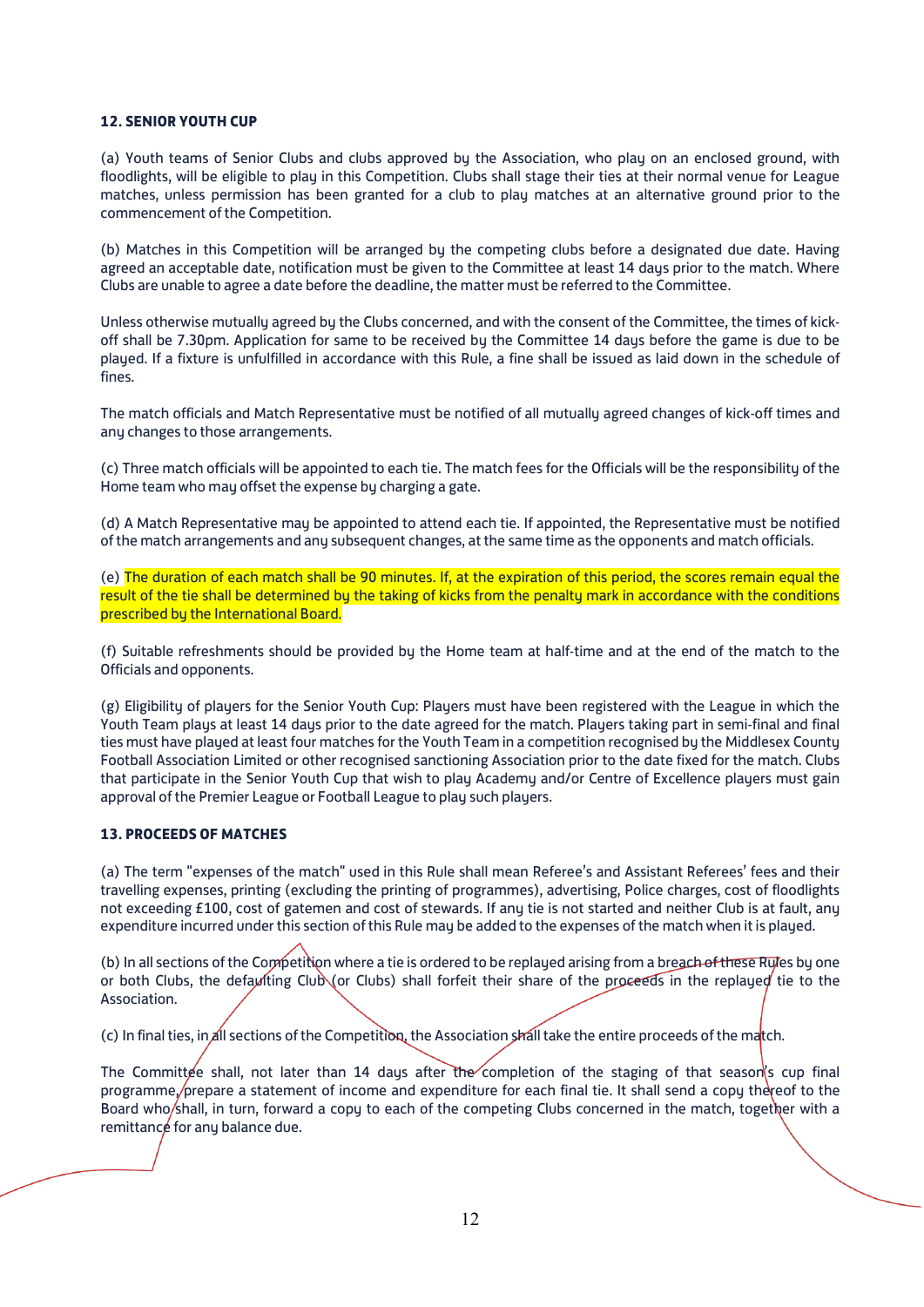#### **14. PROTESTS**

(a) Every protest lodged under this Rule must set out in full the grounds for the protest and be sent, **i**n duplicate, to the Committee to be received not later than 72 hours after the match or occurrence to which the protest relates. A deposit of £15 must be sent with the protest which will be returned if the protest is upheld.

(b) If a complaint is lodged with the Referee of the match prior to the commencement of the match regarding the ground or the appurtenances of the game which the Referee is unable to have rectified without delaying the start of the match, the complaining team shall be required to set down details of the complaint in writing and hand it to the Referee who shall forward the document to the Committee. The complaining team may then proceed to lodge a protest in accordance with section (a) of this Rule.

(c) The Committee will consider any protest and shall arbitrate, decide whether the deposit shall be forfeited to the funds of the Association or returned and also may order the parties to a dispute to pay any expenses incurred in the arbitration. Any members of the Committee connected with the parties to the protest shall leave the Committee whilst the matter is under consideration.

(d) In all protests a copy of the statements lodged must be sent to the other parties.

(e) No protest shall be withdrawn without the consent of the Committee.

(f) A Club may appeal against any decision of the Committee. Any such appeal must be lodged with the Chief Executive of the Association, in duplicate, together with a deposit of £15, no later than five days after receipt of the decision which is the subject of the appeal, and must set out detailed grounds for the appeal. The Appeal shall be dealt with in accordance with Association Rule 10.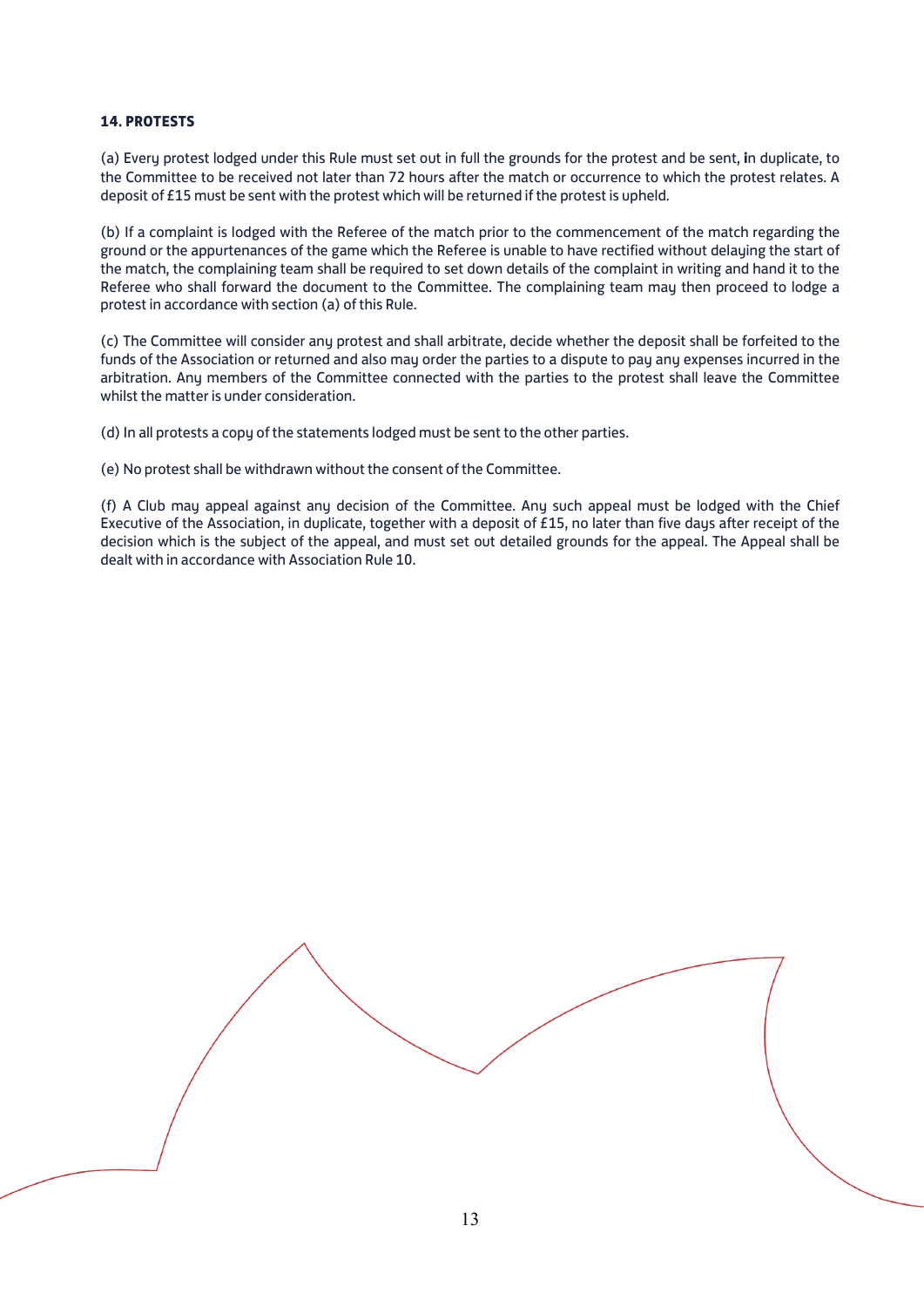# **15. TROPHIES AND MEMENTOES**

¦ ¦ ¦ ¦ ¦ ¦ ¦ ¦ ¦ ¦ ¦ ¦ ¦ ¦ ¦ ¦ ¦ ¦ ¦ ¦ ¦ ¦ ¦ ¦ ¦ ¦ ¦ ¦ ¦ ¦ ¦ ¦ ¦ ¦ ¦ ¦ ¦ ¦ ¦ ¦ ¦ ¦ ¦ ¦ ¦ ¦ ¦ ¦ ¦ ¦ ¦ ¦

At the close of the final ties, mementoes may be presented to the players and nominated substitutes. When a player is ordered to leave the field of play for misconduct, the memento to which he/she may have been entitled shall be withheld or withdrawn at the discretion of the Committee. In addition, up to five substitutes for each team may be presented with mementoes whether or not they take part in a match. The Committee shall have the power to withhold a memento or to recover a memento presented in regard to any player guilty of misconduct in connection with a match.

At the close of each section of the Competition, a trophy, which shall remain the property of the Association and cannot be won outright, shall be presented to the Club adjudged winners of the section. On taking possession of a trophu, the Honorary Secretary and two other responsible members shall be required to sign an agreement in the terms of the agreement shown below (failure to duly complete the agreement will lead to the winners being unable to take possession of the trophy until it is completed).

If the winners of a Trophy should fail to have returned the Trophy to the Association by the prescribed date, they shall be fined a daily sum in accordance with the appropriate schedule of fines for each complete day it is late.

All winners of MFA Cup Competitions are required to take all steps necessary to ensure the safety of the relevant Cup Competition Trophy.

Furthermore, any damage occurring to the said Trophy, between the final tie and its return to the Association Office, will be charged to the winners of the said Trophy in full, upon receipt of an invoice from the Association Office.

Any Winners not wishing to accept this liability will not be permitted to remove the said Trophy from the Cup Final venue.

# **TROPHY AGREEMENT**

| winners and taken possession of the Middlesex County Football Association Limited (COMPETITION)           |  |
|-----------------------------------------------------------------------------------------------------------|--|
|                                                                                                           |  |
| Football Association Limited, do hereby undertake, jointly and severally, to keep the said Trophy in safe |  |
| custody.                                                                                                  |  |

Thereafter, the Trophy will be kept in safe custody, in accordance with Rule 15, until it is returned to the Middlesex County Football Association Limited at Rectory Park, Ruislip Road, Northolt, Middlesex UB5 5FA, on or before 1st February following the presentation.

We agree to fully abide by the terms of Cup Rule 15, which is reproduced at the top of this agreement.

|  | Club Secretary Date: / / 20 |  |  |  |  |  |
|--|-----------------------------|--|--|--|--|--|
|  |                             |  |  |  |  |  |
|  |                             |  |  |  |  |  |
|  |                             |  |  |  |  |  |
|  |                             |  |  |  |  |  |
|  |                             |  |  |  |  |  |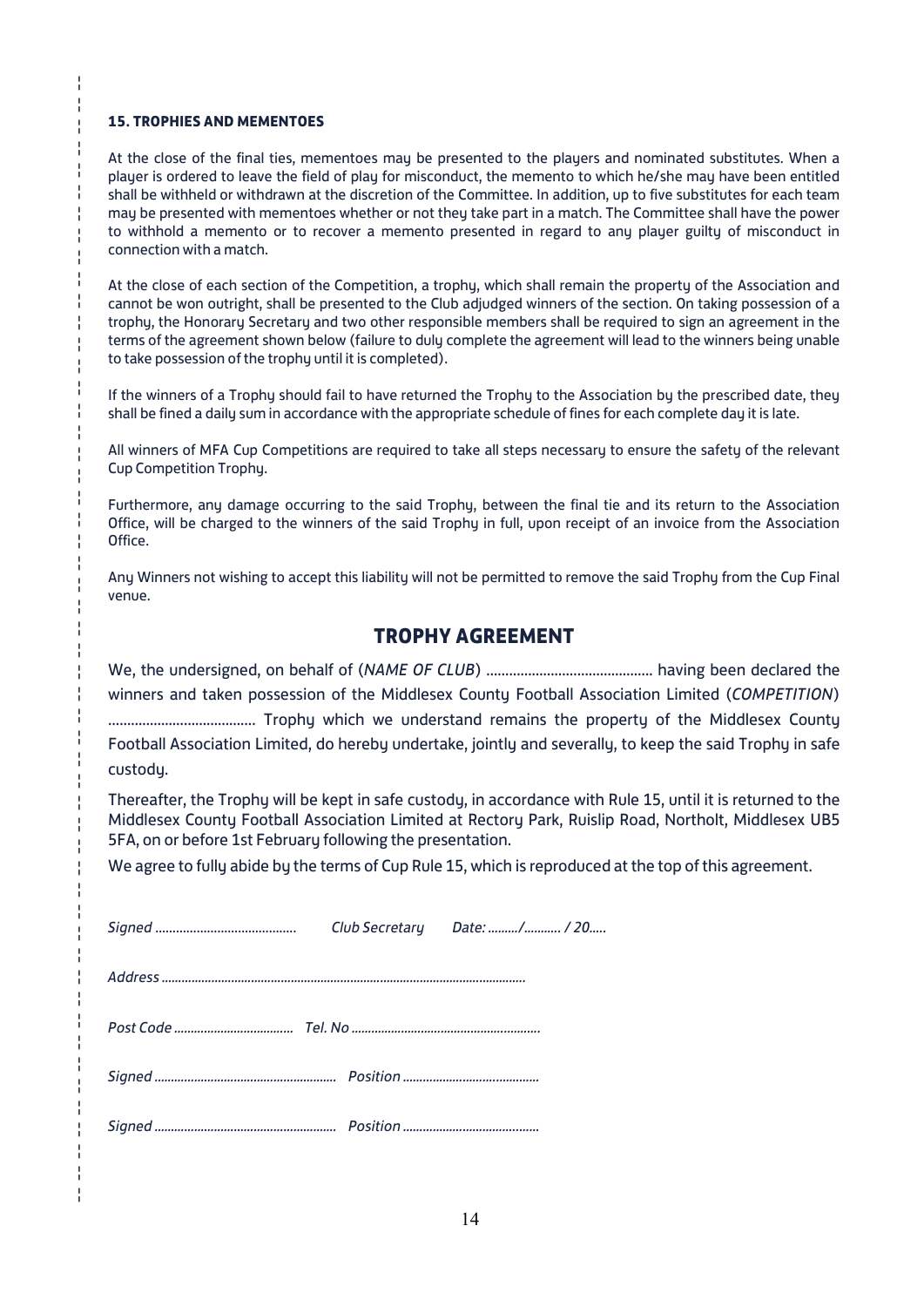## **16. MISCELLANEOUS PROVISIONS**

#### **(a) Alterations to the Rules**

No alteration or amendment to these Rules shall become operative until authorised by the Board.

#### **(b) Correspondence**

All notices under the Rules of the Competition are to be sent to the Committee unless otherwise provided. The Committee shall send all notices relating to the Competition to participating Clubs and Leagues. Should any such communication require a reply, it shall be delivered to the sender within 14 days of the posting, unless otherwise specifically advised.

In the event of no reply being received within the stipulated period, a fine in accordance with the appropriate schedule of fines shall be imposed on the defaulting Club or League. Notwithstanding the fine, a reply must still be sent.

#### **(c) Payment of fines**

All fines imposed under these Rules and such other payments as decided upon by the Committee must be paid directly to the Association Office not later than 14 days after the date of notification of the decision. Any Club failing to pay the required sum by the stipulated date shall have their fine doubled. If the original sum plus the fine is not received within seven days (7 days) of that notification, an additional late fine, as determined by the Committee, shall be imposed. If the amounts levied are still outstanding after a further seven daus (7 daus) the Club shall be suspended from ALL football activity.

#### **(d) Match Programmes**

In all sections of the Competition all Clubs who have qualified to play in final ties must supply to the Committee such details as are required for the compilation of the programmes for the Finals. This will include club and player details and photographs of the team's squad. Any such Club failing to supply the required details within five (5) days of the completion of their semi-final or 28 days prior to the Final (whichever is later) shall be fined a sum in accordance with the appropriate schedule of fines and be further dealt with as the Committee think fit. Notwithstanding the imposition of penalties, the details must be supplied.

## **(e) Contingency**

In accordance with Association Rules, the Committee shall have power to apply penalties for breaches of these Rules. The Committee shall also have power to decide any matter affecting the Competition, which is not provided for in these Rules and to impose any penalty thought fit.

In any circumstances decided by the Committee to be extraordinary, the Committee shall have the power to impose special conditions on matches, change arrangements of matches, amend qualification of players for matches and apply those and/or any other conditions the Committee deems appropriate to any match in the Competition. The Committee's decision(s) shall be final. Changes to conditions to be communicated to the competing clubs not less than seven (7) days prior to the date arranged for the match.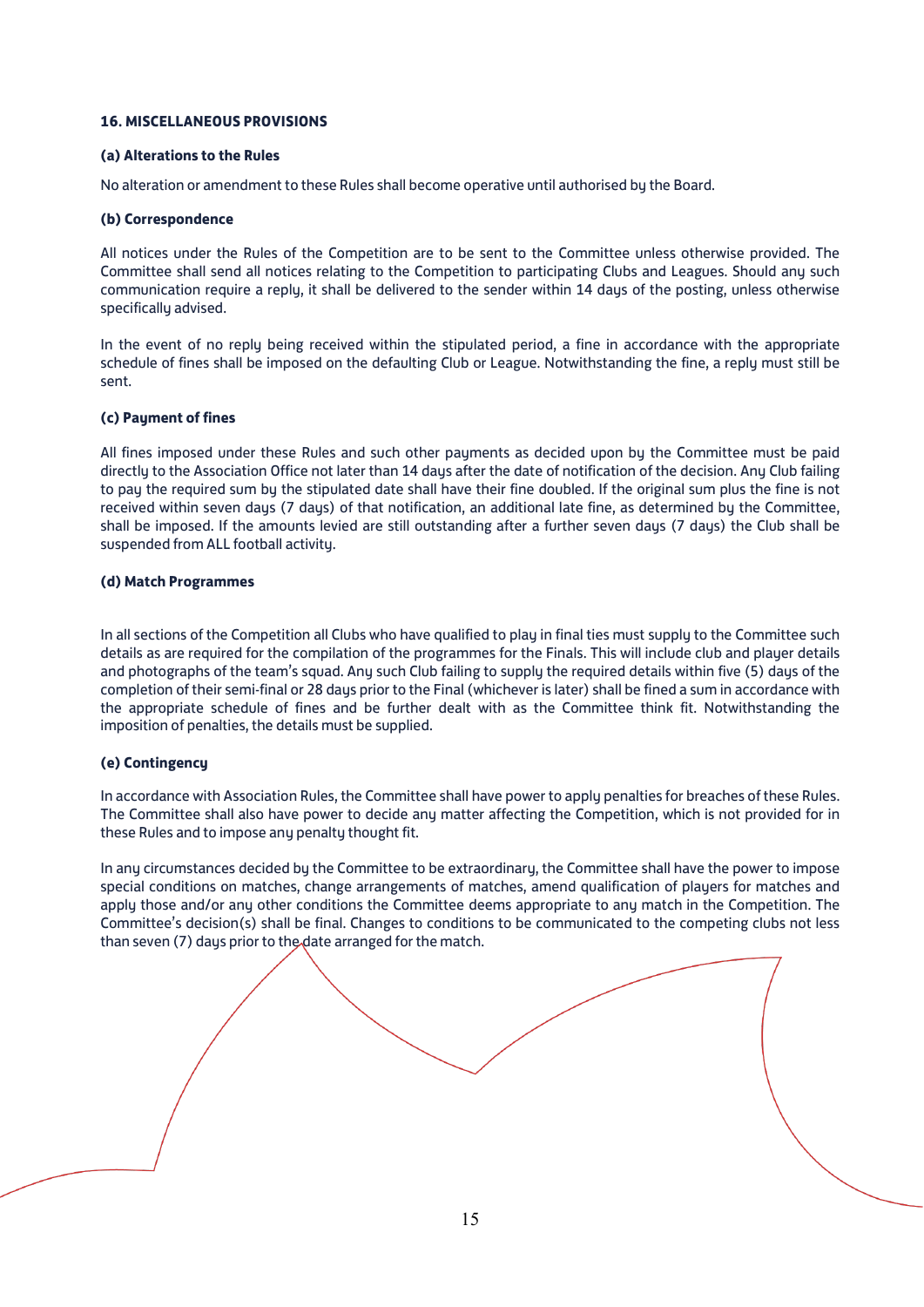# *SCHEDULE OF FINES FOR YOUTH COMPETITION*

| <b>OFFENCE</b>                                                                                                                      | <b>RULE</b><br><b>OFFENDED</b><br><b>AGAINST</b> | 1ST<br><b>OFFENCE</b>                      | 2ND<br><b>OFFENCE</b>       | <b>SUBSEQUENT</b><br><b>OFFENCE</b> |  |
|-------------------------------------------------------------------------------------------------------------------------------------|--------------------------------------------------|--------------------------------------------|-----------------------------|-------------------------------------|--|
| Withdrawal from the Competition                                                                                                     | Rule 3(e)                                        | Maximum £35                                |                             |                                     |  |
| Breach of Rule regarding match arrangements                                                                                         | Rule 5(d)                                        | £10                                        | £15                         | $***$                               |  |
| Not giving 28 days' notice of postponement request                                                                                  | Rule 5(b)(i)                                     | Maximum £35                                | Maximum £35                 | $***$                               |  |
| Failure to send a report regarding a                                                                                                |                                                  |                                            |                             |                                     |  |
| postponed/uncompleted match                                                                                                         | Rule $5(g)$                                      | £15                                        | £25                         | $***$                               |  |
| At fault in failing to fulfil engagement within 72 hours of<br>scheduled kick-off/more than 72 hours prior to<br>scheduled kick-off | Rule 5(h)[i]<br>& [ii]                           | Maximum £35                                | Maximum £35                 | $***$                               |  |
| Failing to provide a Match Delegate                                                                                                 | Rule 6                                           | £10                                        | £15                         | $***$                               |  |
| Failing to provide 4 corner posts with flags                                                                                        | Rule(7(a))                                       | £10                                        | £15                         | $***$                               |  |
| Failure to provide FA artificial playing surface certificate                                                                        | Rule 7(a)                                        | £50                                        | $***$                       | $***$                               |  |
| Hosting a match on a pitch with an overhead aerial<br>cable(s) in place                                                             | Rule $7(a)$                                      | £50                                        | $***$                       | $***$                               |  |
| Failing to provide satisfactory goal nets                                                                                           | Rule 7(a)                                        | £20                                        | £30                         | $***$                               |  |
| Causing late kick-off of up to 10 minutes                                                                                           | Rule 7(d)                                        | £5                                         | £10                         | £15                                 |  |
| Causing late kick-off of more than 10 minutes                                                                                       | Rule 7(d)                                        | £10                                        | £15                         | £20                                 |  |
| Failure to ensure no colour clash                                                                                                   | Rule 7(h)                                        | £10                                        | £15                         | £20                                 |  |
| Failure to provide required match balls                                                                                             | Rule 7(i)                                        | £5                                         | £10                         | £15                                 |  |
| Failing to wear numbered shirts or captain's armband                                                                                | Rule 7(j)                                        | £20                                        | £40                         | £40                                 |  |
| Failure to return acknowledgement                                                                                                   | Rule 8(a)                                        | £10                                        | £10                         | $**$                                |  |
| Failure to notify opponents, match officials of the<br>match arrangements                                                           | Rule 8(b)                                        | £10                                        | £15                         | $\star\star$                        |  |
| Failure to acknowledge match arrangements                                                                                           | Rule 8(b)                                        | £10                                        | £15                         | $***$                               |  |
| Failure to comply with any requirements                                                                                             | Rule 8(d)                                        | £10                                        | £15                         | £20                                 |  |
| Failure to have club representative present                                                                                         | Rule 8(d)                                        | Maximum £15                                | Maximum £20                 | $***$                               |  |
| <b>Failure to communicate with Association</b><br>Representative                                                                    | Rule 8(e)                                        | £10                                        | £10                         | $***$                               |  |
| Failure to provide a Club Assistant Referee                                                                                         | Rule 9(b)                                        | £5                                         | £5                          | £10                                 |  |
| Failure to make required payments                                                                                                   | Rule 9(h)                                        | £10                                        | £15                         | $***$                               |  |
| Failing to reimburse the Home Club for a half share of<br>match officials' fees/ expenses                                           | Rule 9(h)                                        | £10                                        | £15                         | $***$                               |  |
| Failure to submit result sheet by due date                                                                                          | <b>Rule 10(b)</b>                                | £15                                        | £25                         | $***$                               |  |
| Failure to comply with marking requirements                                                                                         | Rule 10(c)                                       | £20                                        | £20                         | £20                                 |  |
| Incomplete result sheet                                                                                                             |                                                  | Rule $10(d)$ Maximum £15                   | Maximum £25                 | $***$                               |  |
| Inaccurate result sheet                                                                                                             | Rule 10(e)                                       | Maximum £30                                |                             |                                     |  |
| Failure to notify result in due time                                                                                                | <b>Rule 10(f)</b>                                | £10                                        | £15                         | Max £25                             |  |
| Failure to produce players' identity documents                                                                                      | <b>Rule 11(d)</b>                                | Maximum £10<br>per document                | Maximum £10<br>per document | Maximum<br>£10 per document         |  |
| Playing an ineligible/unqualified player                                                                                            | <b>Rule 11(h)</b>                                | £25 plus a<br>maximum of<br>£25 per player | $***$                       | $***$                               |  |
| Failing to fulfil Senior Youth Cup/engagement                                                                                       | <b>Rule 12(b)</b>                                | £50                                        | £50                         | $***$                               |  |
| Failing to return a Trophy by due date                                                                                              | Rule 15                                          | £5 per day                                 |                             | $***$                               |  |
| Failure to reply to correspondence                                                                                                  | <b>Rule 16(b)</b>                                | £10                                        | £10                         | $\star\star$                        |  |
| Failure to produce a programme                                                                                                      | <b>Rule 16(d)</b>                                | £25                                        |                             |                                     |  |
| Failure to provide programme details                                                                                                | Rule 16(d)                                       | £5 per day                                 |                             |                                     |  |

*\*\* denotes punishment to be determined by Committee*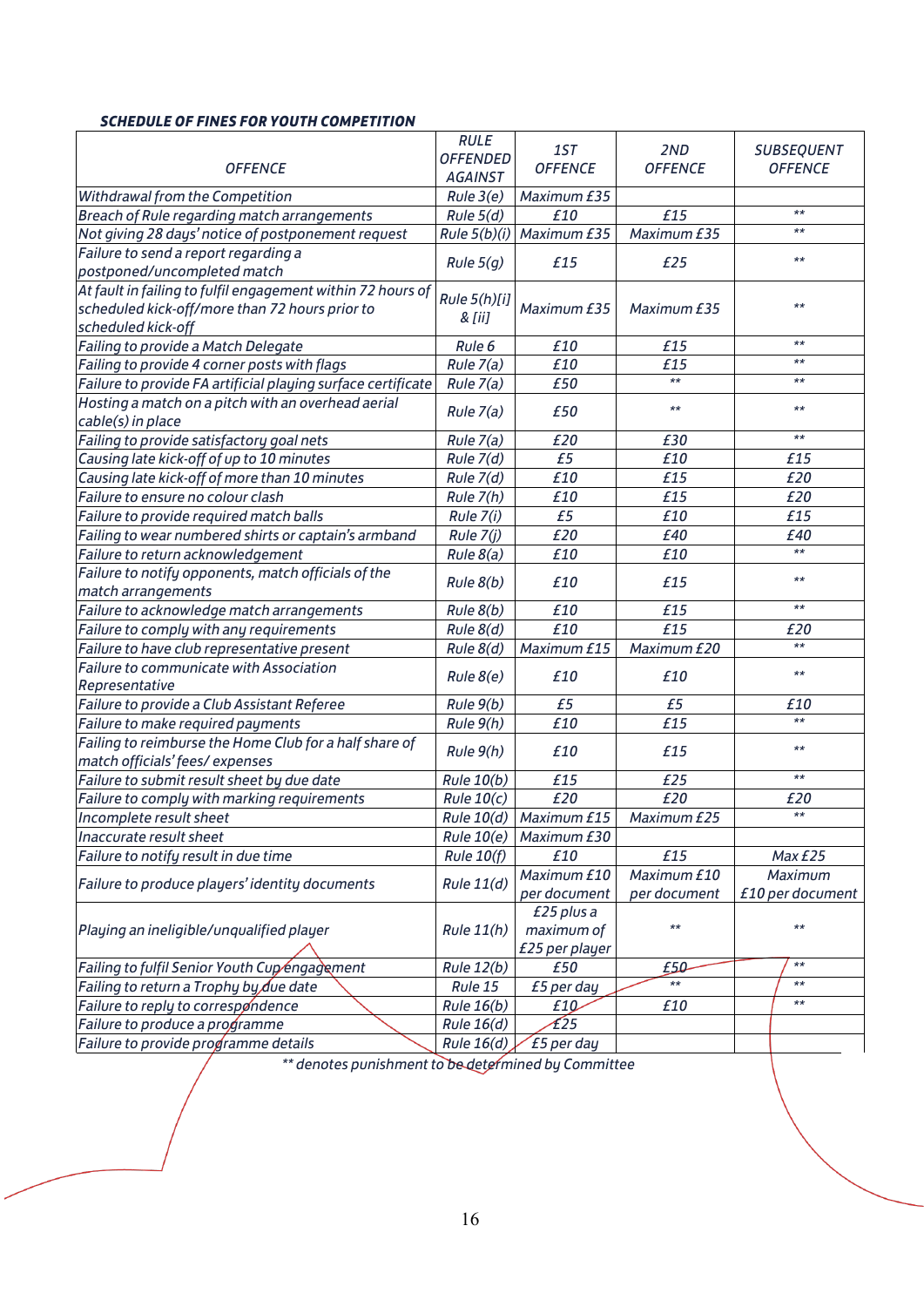# **Guidance Notes**

# *(please note that the Rules should be consulted if there is any doubt)* **For Match Officials appointed to Youth Cup Matches**

Details of competing Clubs are contained within the Draw Information. Draw details are also on the MFA Website. Please familiarise yourself with the Rules and note any changes that have been made since last season's competitions were played. There have been some changes, so do READ them.

1. All matters relating to Match Officials MUST be referred to Daniel May for YOUTH competitions. This particularly applies to officials withdrawing from matches. Delays caused by leaving messages rather than making contact can be disastrous.

Below are particularly important paragraphs, please ensure that you follow the guidelines if such a Referee withdrawal is necessary or a match is postponed.

In addition to the need for contact for Saturday/Sunday matches, it is particularly important for midweek MATCH-DAY withdrawals/postponement, that contact is made at the earliest opportunity. Any match-day withdrawal must be notified by TELEPHONE. Contact Daniel May for YOUTH competitions appointments.

## **Youth Appointments:**

Daniel May*, Football Development Officer* 020 8585 6910 Email: daniel.ma[y@middlesexfa.com](mailto:countycups@middlesexfa.com)

# **EMERGENCY contact**

**Friday evening and weekend: 07506 283672** 

*Please note, this number is to be used ONLY for emergency contact relating to a specific match on the weekend in question and for NO other purpose.*

- 2. From time to time, because of holidays, etc, other people may deal with a particular round. PLEASE CHECK YOUR DRAW INFORMATION to see if this is the case.
- 3. All matches shall be played on the dates stated in the relevant Draw Information unless specific permission is given by the relevant and authorised Youth Cups official. Any alteration to the date of a match must be advised to the match officials by the home club immediately.
- 4. Match officials must promptly acknowledge their appointment to the relevant Appointments Officer using either the card provided or other means indicated, Email is preferred.
- 5. If the match officials do not receive confirmation from the home club at least seven (7) days before the date of the match, the relevant Appointments Officer MUST be informed immediately by telephone (Referee Regulation 17).
- 6. Match officials should also promptly acknowledge receipt of the home club's confirmation and ground directions, using the form provided or other approved means of communication.
- 7. If a match is postponed, it will normally be played the following week. The home club is asked to confirm the details of the re-scheduled fixture with the match officials, either when informing them of the postponement or prior to their leaving the ground if they have travelled to the venue.
- 8. ALL ties shall be decided on the day. If, at the end of the match, the scores remain level, the result of the tie shall be decided by the taking of kicks from the penalty mark in accordance with the conditions prescribed by the International Board.
- 9. Duration of play for YOUTH matches Under 18/Under 17 - 90 minutes Under 16/Under 15 – 80 minutes Under  $14$ /Under $13 - 70$  minutes Under  $12 - 60$ /minutes.
- 10. In all Competitions, provided both teams have at least seven (7) players (Under 12s, 6 players), the match shall commence at the appointed time. If a team is not ready to start 30 minutes after the appointed time they shall be deemed absent and the match not played. The defaulting club should be informed that the matter will be reported by the Referee and dealt with by the appropriate authority.
- 11. In the Senior Youth Cup competitions, teams may use no more than three substitutes from not more than five players who must be named to the Referee before kick-off. "Rolling substitutions", applies in all other YOUTH age groups up to and including Under 18, where ALL five substitutes mau take part. A plauer who has been substituted, himself becomes a substitute and may replace another player.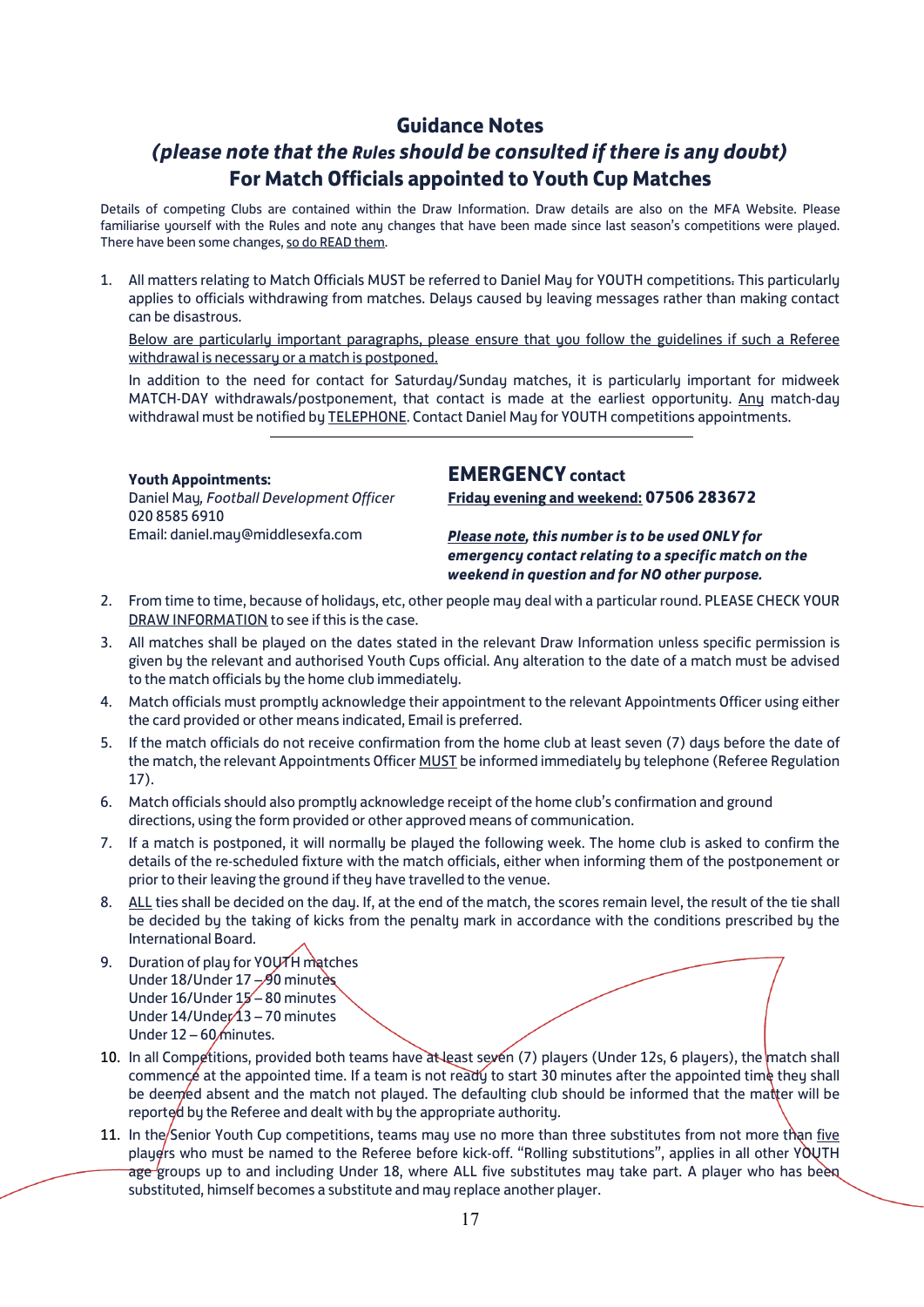- 12. Referees are reminded of Rule 12(d), Qualification of Players dealing with the requirement for identity documents to be produced and the action a Referee must take if they are not produced.
- 13. In all matches, where colours of the competing teams are deemed to be similar the away team shall change.
- 14. **The Referees' Committee has decided that match officials shall wear a black kit** when officiating in matches under the jurisdiction of the Middlesex Football Association.
- 15. In addition to the fees set out below, Referees and Assistant Referees may charge second-class public transport expenses actually paid. If private motor transport is used, 40p per mile may be charged. These expenses may be charged on the basis of travel from and back to the official's home address, as registered with the Association.
- 16. If a match is postponed due to the ground not being fit for play and the match officials are in attendance, they shall be entitled to charge travelling expenses only.
- 17. If a match is not played due to the default of one of the teams, the team that is present at the ground shall pay the match officials their full fee and travelling expenses. If neither team is present at the ground, then match officials should submit their claim, with a brief explanation, to the relevant Appointments Officer.
- 18. If, for any reason, you are unsure about any aspect of an appointment you receive, please contact the relevant Appointments Officer as soon as possible after receipt.
- 19. Sin Bins are used in all youth competitions. The table below should be checked to ensure correct compliance as there may variations from season to season in Senior competitions. The MFA Match Delegate may be consulted. It is appreciated that some clubs may not be used to Sin Bins, so match officials should try to ensure that they are aware of the possible use of this sanction when it is to be applied in such competitions.
- 20. Match Officials are required to submit a "Match Report Form" after the match, either using the pre-printed card enclosed with the appointment and Draw Booklet or this form may now be submitted to the Association by Email. **PLEASE** do fully report any breaches of Rule as it is only fair on clubs that comply!

## **ALL documents can be found on:**

**<https://www.middlesexfa.com/cups-and-competitions/rules-and-documents>**

**The Result Form must be sent to** [countycups@middlesexfa.com.](mailto:countycups@middlesexfa.com)

# **Substitutes, extra time, "sin bins" and fees**

| <b>Competition</b>     | <b>Extra</b><br>Time | <b>Pens</b> | "Sin<br><b>Bins</b><br>,, | <b>Substitute</b><br>3 from 5 | <b>Substitutes</b><br>5 from 5 roll on/off | <b>Referee</b><br>Fee | A/R<br>Fee | Travel<br><b>Per Mile</b> |
|------------------------|----------------------|-------------|---------------------------|-------------------------------|--------------------------------------------|-----------------------|------------|---------------------------|
| Youth                  |                      |             |                           |                               |                                            |                       |            |                           |
| Senior Youth (Midweek) | N <sub>0</sub>       | YES         | <b>YES</b>                | YES                           | NO.                                        | £35                   | £28        | 40p                       |
| Under 16 / 17 / 18     | N <sub>0</sub>       | YES         | YES                       | N <sub>0</sub>                | YES                                        | £35                   | £28        | 40p                       |
| All other Youth        | N <sub>0</sub>       | YES         | YES                       | N <sub>0</sub>                | YES                                        | £30                   | £22        | 40 <sub>p</sub>           |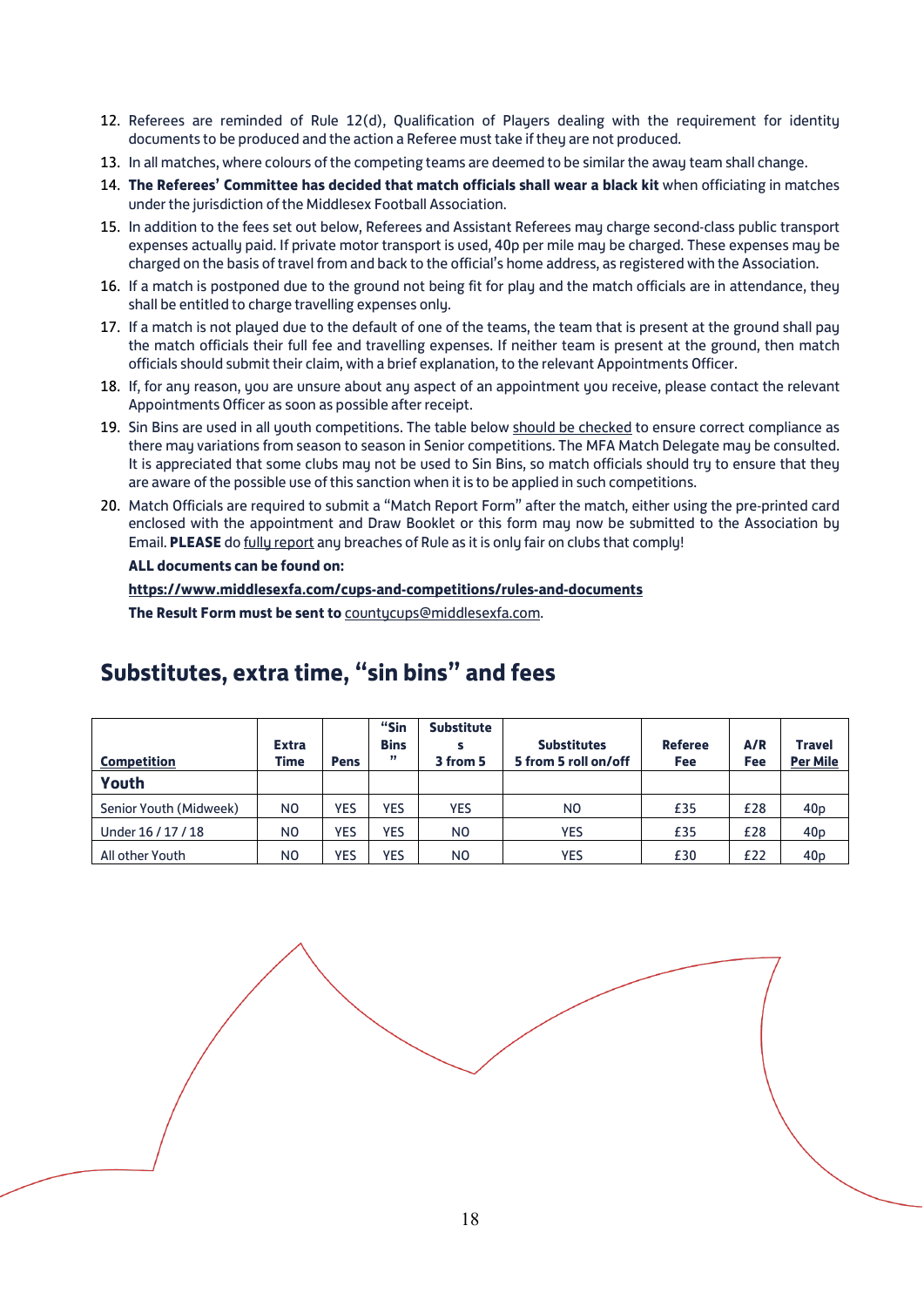# **Covid-19 Guidance**

Covid-19 has created great uncertainty for both football and society at large and it is not currently possible to predict if there will be any impact that Covid-19 will have on the 2021-22 season. It is possible that changes will be required to the Competition Rules or associated documents during the season (in particular to address any guidance issued by the Government, Local Authorities or Public Health England).

If Competition Rule changes are required, they will be communicated to all participating Clubs in the Competition as soon as reasonably possible.

All Clubs and Players participating in the Competition must comply with any legislation and/or guidance issued by the Government, Local Authorities, Public Health England and/or The Football Association in relation to Covid-19. The latest guidance can be obtained from the MFA Website.

If a Club is not be able to complete in a match on the date scheduled for reasons due to Covid-19 (including but not limited to on the basis that a significant number of its players have tested positive for, or are showing symptoms of, Covid-19 or a local lockdown has been imposed which prevents the Club from playing), it must inform the Competition as soon as it becomes aware of the relevant circumstances. In such circumstances and subject to Competition Rules, the Committee shall take such action as it deems appropriate (in its absolute discretion).

It is always possible that a further national lockdown may be imposed, or multiple local lockdowns may be imposed throughout the country, which may require the suspension of MFA competitions.

It is the responsibility of the Home club to ensure a Risk Assessment has taken place and that the facility is Covid-19 compliant.

Where possible we advise that Match Officials are paid electronically providing the club and Officials are happy to do so.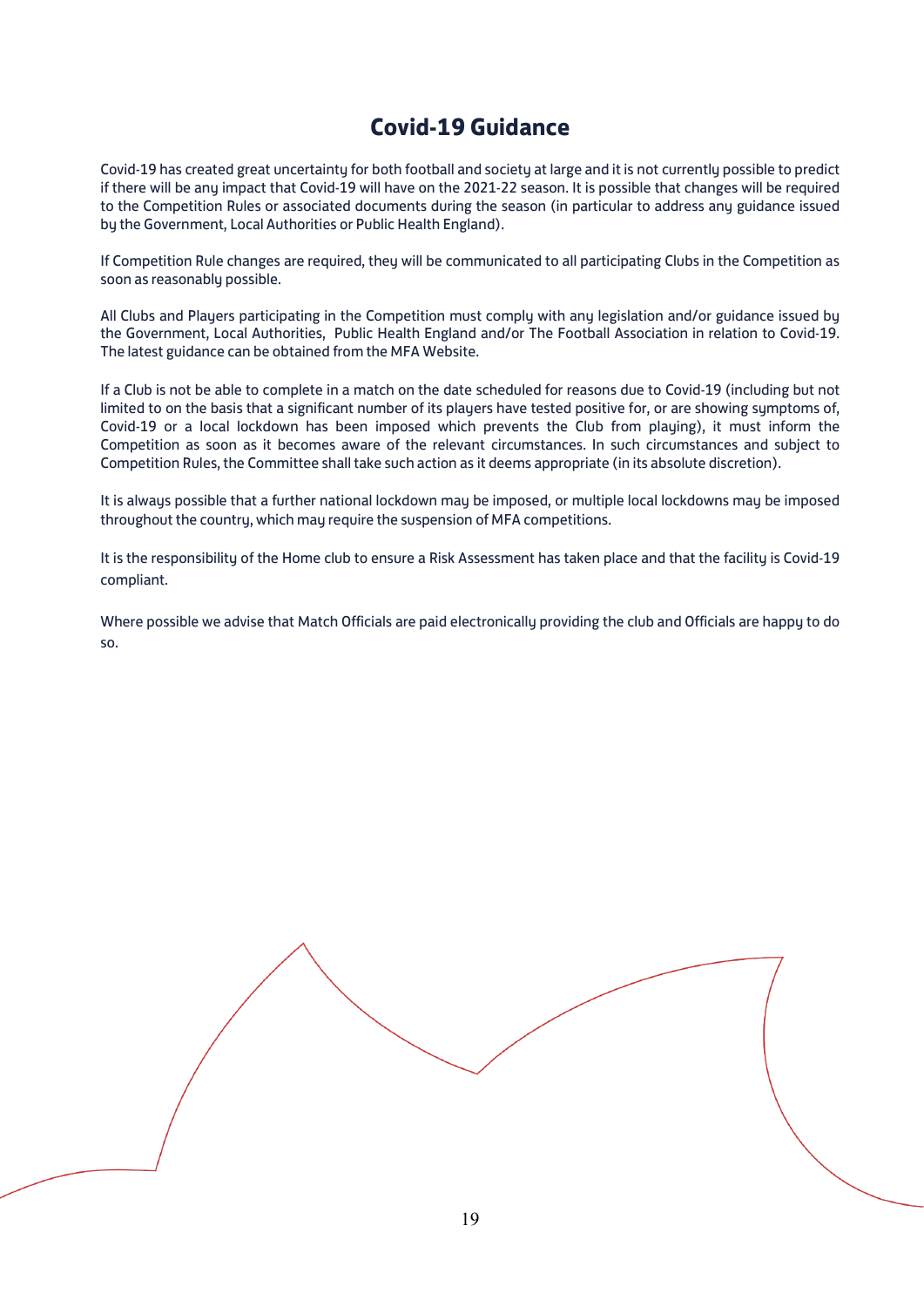# **Additional Guidance Notes for Clubs**

These Guidance Notes should be read in conjunction with those Rules and have been prepared to assist you.

# **Club Notes**

• No match shall be allowed to start later than 30 minutes after the designated kick off time.

*Please refer to the current legislation and/or guidance issued by the Government, Public Health England and/or The Football Association in relation to Covid-19. It is possible that under legislation, changing facilities may not be available and so please check with home club before travelling. It is a requirement to provide male and female toilet facilities before, during and after the match.*

- Artificial Turf pitches are allowed provided they comply with the criteria as set out in the Rules and the Ground Grading criteria.
- No player can play in a shirt colour which is likely to cause confusion with the Referee's kit and where there is a clash between the two competing teams the Away team must change except in the final when both teams must change.
- Sin Bins apply in all sections of the competition in accordance with the Laws of the Game.
- Players cannot play for more than one competing team in the Competition during any one playing season.
- The Home Club must inform the Away Club and Referee and Assistants, where relevant, of all necessary match details at least 10 days before the date of the match. The Away club must acknowledge receipt of the match details within two days of such receipt.
- Clubs must *email the PDF Team Sheet* to be received within five (5) working days from the date of the tie. Clubs that give a Referee a mark of 60 or below must include an explanation as to why.
- Both Home and Away Clubs are required to text in the result (including details of postponements or abandonments) by no later than 12 noon on the day following the match. See Full-Time guidance below for further information.
- The Home team will be responsible for covering the cost of the ground but both the Home and Away teams shall share equally the cost of the Match Officials' expenses.
- Where a Referee fails to attend the match the teams MUST agree on a Referee.
- Both teams should have their own Assistant Referee Flags. Where club Assistant Referees are being used each team should use their own flags. There should be no sharing of equipment.